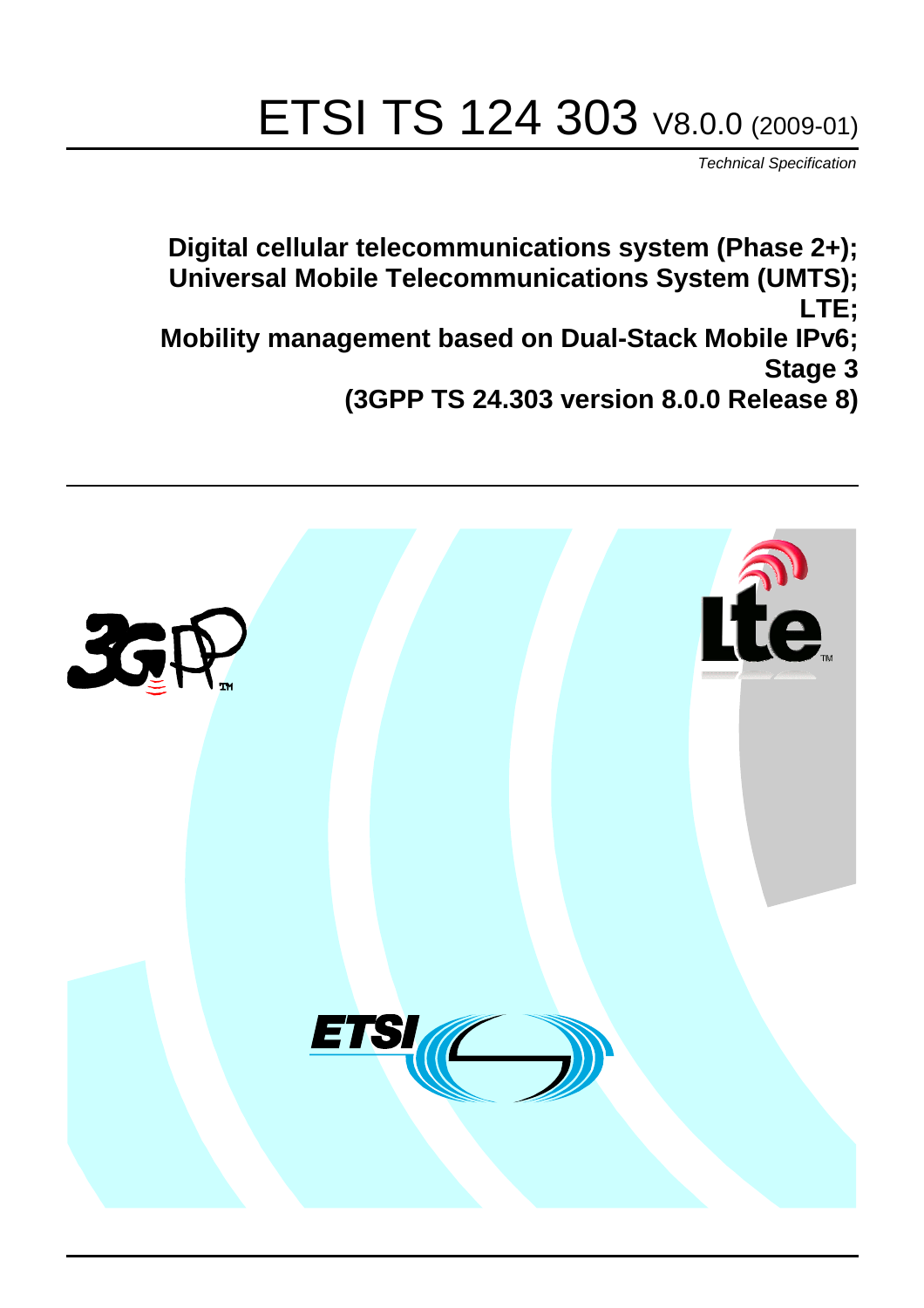Reference DTS/TSGC-0124303v800

Keywords

GSM, LTE, UMTS

#### *ETSI*

#### 650 Route des Lucioles F-06921 Sophia Antipolis Cedex - FRANCE

Tel.: +33 4 92 94 42 00 Fax: +33 4 93 65 47 16

Siret N° 348 623 562 00017 - NAF 742 C Association à but non lucratif enregistrée à la Sous-Préfecture de Grasse (06) N° 7803/88

#### *Important notice*

Individual copies of the present document can be downloaded from: [http://www.etsi.org](http://www.etsi.org/)

The present document may be made available in more than one electronic version or in print. In any case of existing or perceived difference in contents between such versions, the reference version is the Portable Document Format (PDF). In case of dispute, the reference shall be the printing on ETSI printers of the PDF version kept on a specific network drive within ETSI Secretariat.

Users of the present document should be aware that the document may be subject to revision or change of status. Information on the current status of this and other ETSI documents is available at <http://portal.etsi.org/tb/status/status.asp>

If you find errors in the present document, please send your comment to one of the following services: [http://portal.etsi.org/chaircor/ETSI\\_support.asp](http://portal.etsi.org/chaircor/ETSI_support.asp)

#### *Copyright Notification*

No part may be reproduced except as authorized by written permission. The copyright and the foregoing restriction extend to reproduction in all media.

> © European Telecommunications Standards Institute 2009. All rights reserved.

**DECT**TM, **PLUGTESTS**TM, **UMTS**TM, **TIPHON**TM, the TIPHON logo and the ETSI logo are Trade Marks of ETSI registered for the benefit of its Members.

**3GPP**TM is a Trade Mark of ETSI registered for the benefit of its Members and of the 3GPP Organizational Partners. **LTE**™ is a Trade Mark of ETSI currently being registered

for the benefit of its Members and of the 3GPP Organizational Partners.

**GSM**® and the GSM logo are Trade Marks registered and owned by the GSM Association.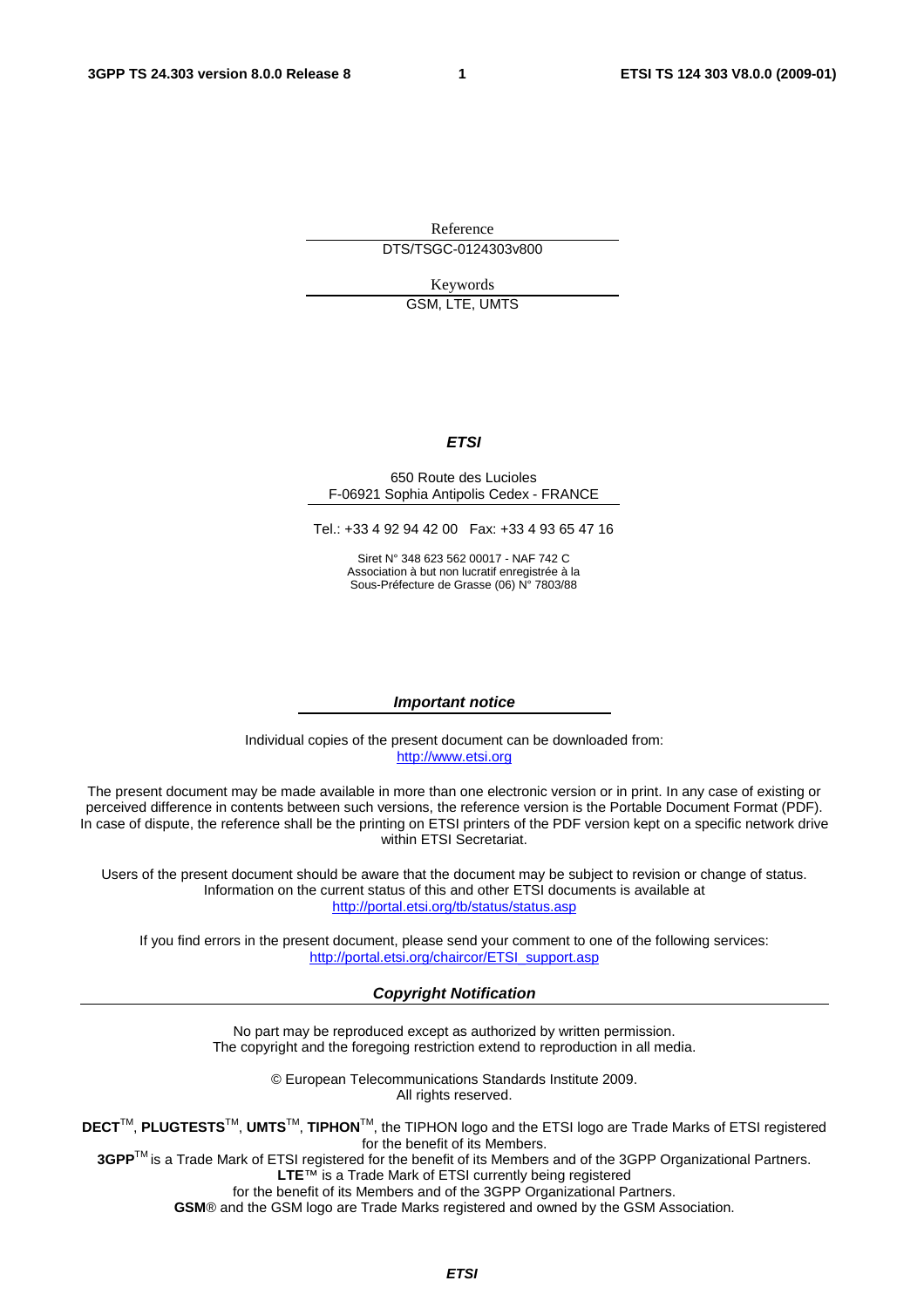## Intellectual Property Rights

IPRs essential or potentially essential to the present document may have been declared to ETSI. The information pertaining to these essential IPRs, if any, is publicly available for **ETSI members and non-members**, and can be found in ETSI SR 000 314: *"Intellectual Property Rights (IPRs); Essential, or potentially Essential, IPRs notified to ETSI in respect of ETSI standards"*, which is available from the ETSI Secretariat. Latest updates are available on the ETSI Web server (<http://webapp.etsi.org/IPR/home.asp>).

Pursuant to the ETSI IPR Policy, no investigation, including IPR searches, has been carried out by ETSI. No guarantee can be given as to the existence of other IPRs not referenced in ETSI SR 000 314 (or the updates on the ETSI Web server) which are, or may be, or may become, essential to the present document.

## Foreword

This Technical Specification (TS) has been produced by ETSI 3rd Generation Partnership Project (3GPP).

The present document may refer to technical specifications or reports using their 3GPP identities, UMTS identities or GSM identities. These should be interpreted as being references to the corresponding ETSI deliverables.

The cross reference between GSM, UMTS, 3GPP and ETSI identities can be found under <http://webapp.etsi.org/key/queryform.asp>.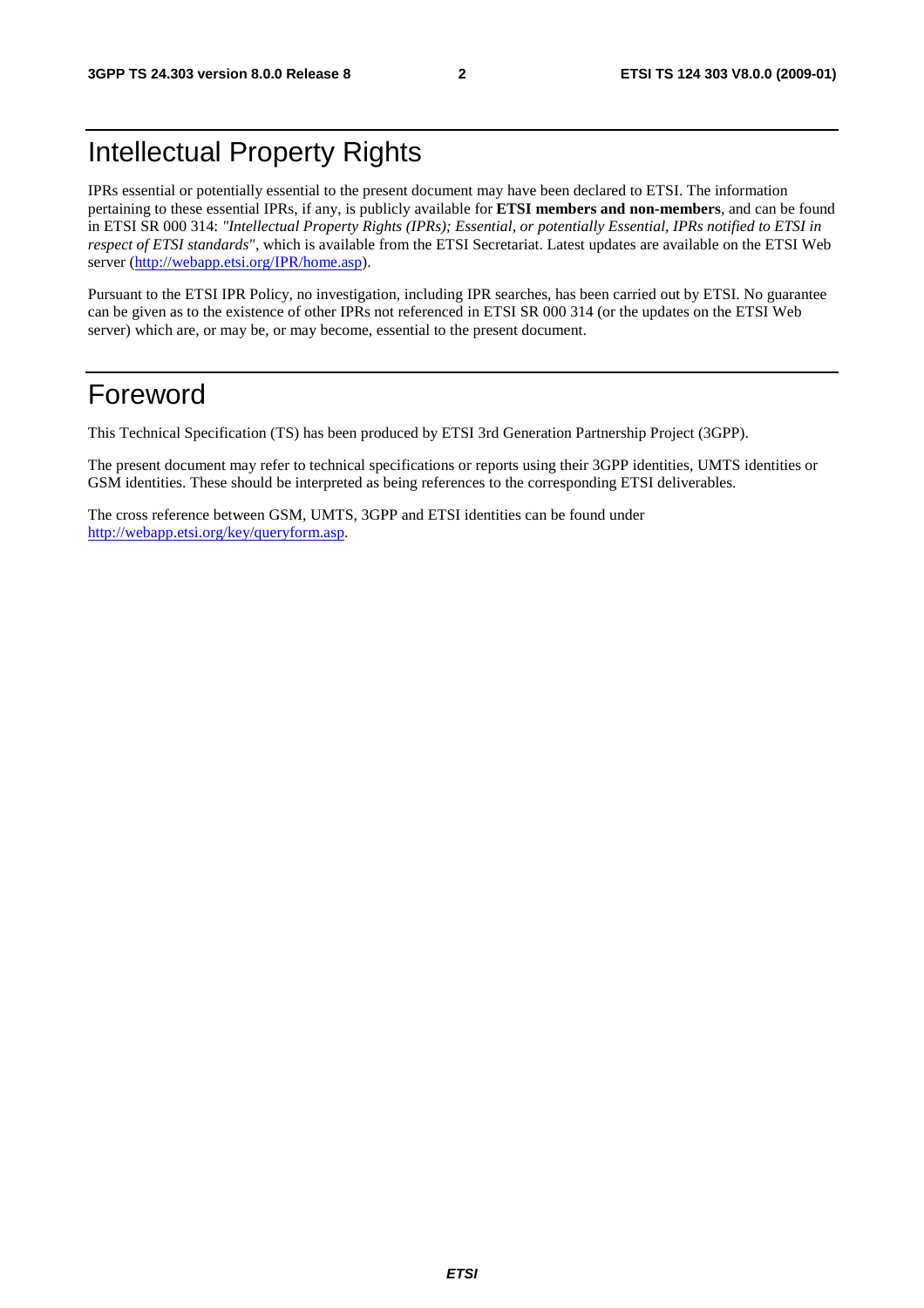$\mathbf{3}$ 

## Contents

| 1                      |                                                                              |  |  |
|------------------------|------------------------------------------------------------------------------|--|--|
| 2                      |                                                                              |  |  |
| 3                      |                                                                              |  |  |
| 3.1                    |                                                                              |  |  |
| 3.2                    |                                                                              |  |  |
| 4                      |                                                                              |  |  |
| 4.1<br>4.2             |                                                                              |  |  |
| 4.3                    |                                                                              |  |  |
| 5                      |                                                                              |  |  |
| 5.1                    |                                                                              |  |  |
| 5.1.1                  |                                                                              |  |  |
| 5.1.2<br>5.1.2.1       |                                                                              |  |  |
| 5.1.2.1.1              |                                                                              |  |  |
| 5.1.2.1.2              |                                                                              |  |  |
| 5.1.2.1.3<br>5.1.2.1.4 |                                                                              |  |  |
| 5.1.2.1.5              |                                                                              |  |  |
| 5.1.2.2                | Security association establishment and IPv6 Home Network Prefix assignment10 |  |  |
| 5.1.2.3                |                                                                              |  |  |
| 5.1.2.4                |                                                                              |  |  |
| 5.1.3                  |                                                                              |  |  |
| 5.1.3.1                | Security association establishment and IPv6 Home Network Prefix assignment13 |  |  |
| 5.1.3.2                |                                                                              |  |  |
| 5.1.3.3                |                                                                              |  |  |
| 5.2<br>5.2.1           |                                                                              |  |  |
| 5.2.2                  |                                                                              |  |  |
| 5.2.2.1                |                                                                              |  |  |
| 5.2.2.2                |                                                                              |  |  |
| 5.2.2.3                |                                                                              |  |  |
| 5.2.2.4                |                                                                              |  |  |
| 5.2.3                  |                                                                              |  |  |
| 5.2.3.1                |                                                                              |  |  |
| 5.2.3.2<br>5.2.3.3     |                                                                              |  |  |
| 5.3                    |                                                                              |  |  |
| 5.3.1                  |                                                                              |  |  |
| 5.3.2                  |                                                                              |  |  |
| 5.3.3                  |                                                                              |  |  |
| 5.4                    |                                                                              |  |  |
| 5.4.1                  |                                                                              |  |  |
| 5.4.2                  |                                                                              |  |  |
| 5.4.2.1                |                                                                              |  |  |
| 5.4.2.2                |                                                                              |  |  |
| 5.4.3<br>5.4.3.1       |                                                                              |  |  |
| 5.4.3.2                |                                                                              |  |  |
| 5.5                    |                                                                              |  |  |
|                        |                                                                              |  |  |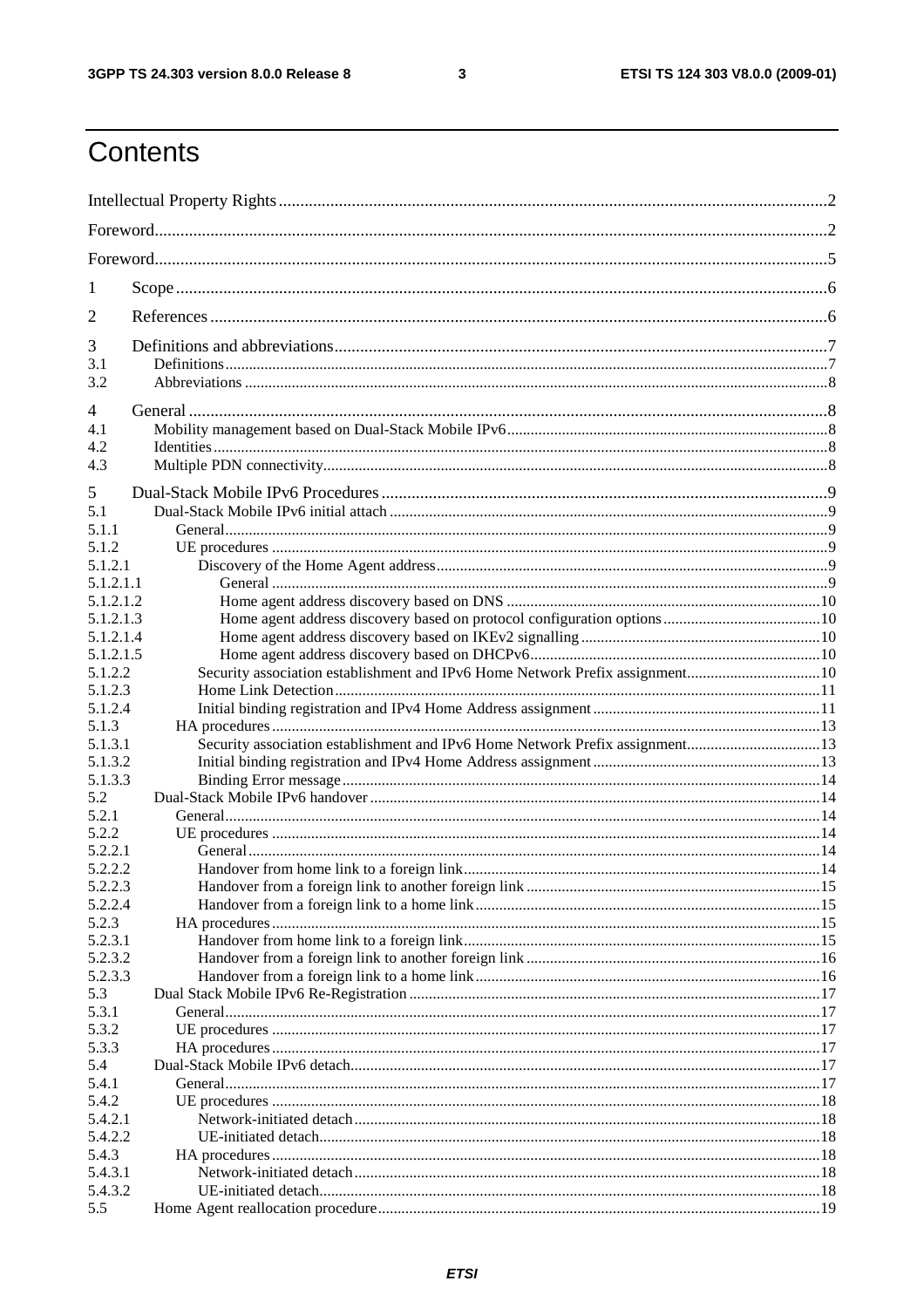#### $\overline{\mathbf{4}}$

| 5.5.1        |                               |  |
|--------------|-------------------------------|--|
| 5.5.2        |                               |  |
| 5.5.3        |                               |  |
|              | <b>Annex A (normative):</b>   |  |
| A.1          |                               |  |
| A.2          |                               |  |
| A.2.1        |                               |  |
| A.2.2        |                               |  |
| A.2.3        |                               |  |
| A.3          |                               |  |
| A.3.1        |                               |  |
| A.3.2        |                               |  |
|              |                               |  |
| A.4<br>A.4.1 |                               |  |
| A.4.2        |                               |  |
|              |                               |  |
| A.5          |                               |  |
| A.5.1        |                               |  |
| A.5.2        |                               |  |
| A.6          |                               |  |
| A.6.1        |                               |  |
| A.6.2        |                               |  |
| A.7          |                               |  |
| A.7.1        |                               |  |
|              |                               |  |
|              | <b>Annex B</b> (informative): |  |
|              |                               |  |
|              |                               |  |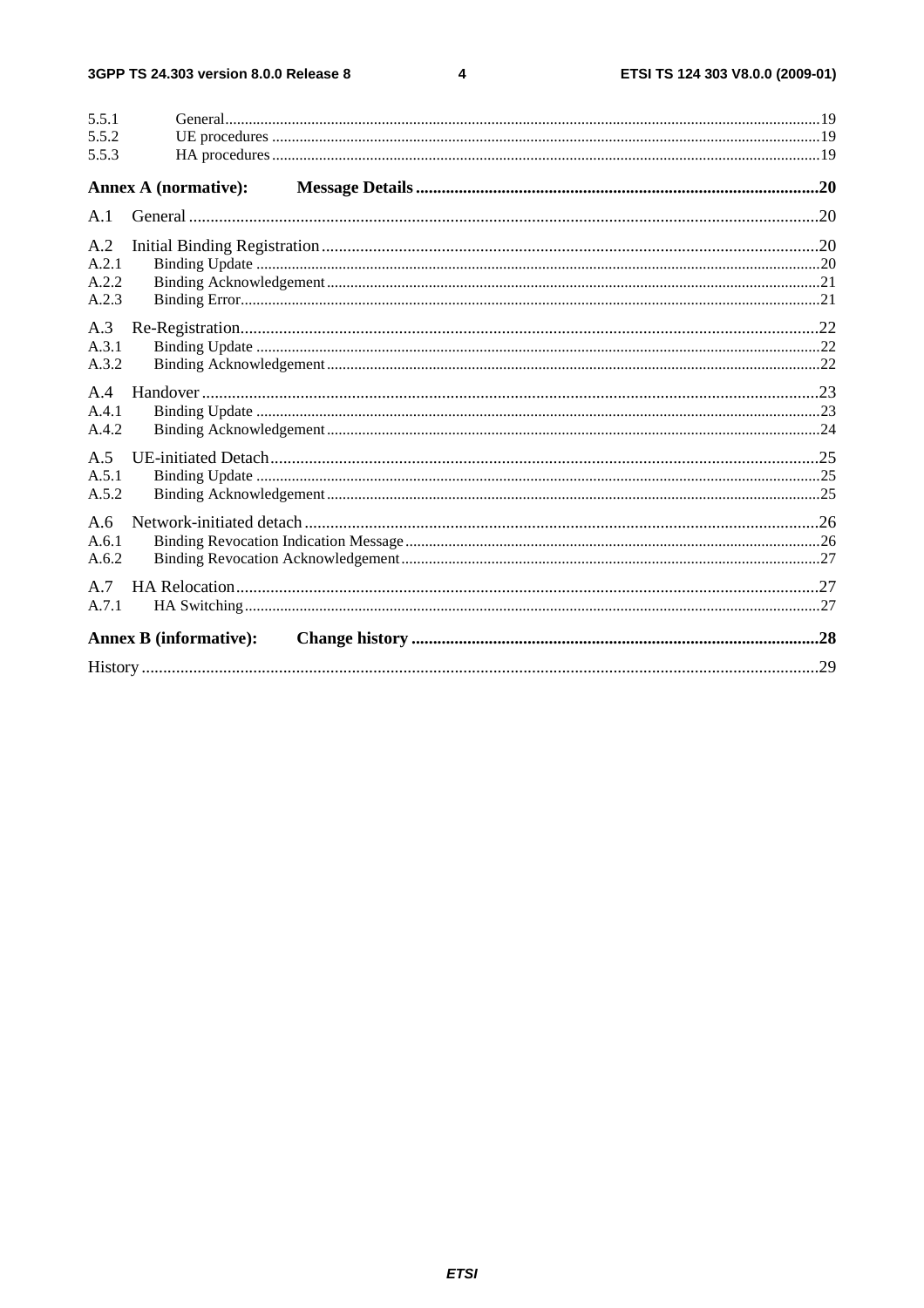## Foreword

This Technical Specification has been produced by the 3<sup>rd</sup> Generation Partnership Project (3GPP).

The contents of the present document are subject to continuing work within the TSG and may change following formal TSG approval. Should the TSG modify the contents of the present document, it will be re-released by the TSG with an identifying change of release date and an increase in version number as follows:

Version x.y.z

where:

- x the first digit:
	- 1 presented to TSG for information;
	- 2 presented to TSG for approval;
	- 3 or greater indicates TSG approved document under change control.
- y the second digit is incremented for all changes of substance, i.e. technical enhancements, corrections, updates, etc.
- z the third digit is incremented when editorial only changes have been incorporated in the document.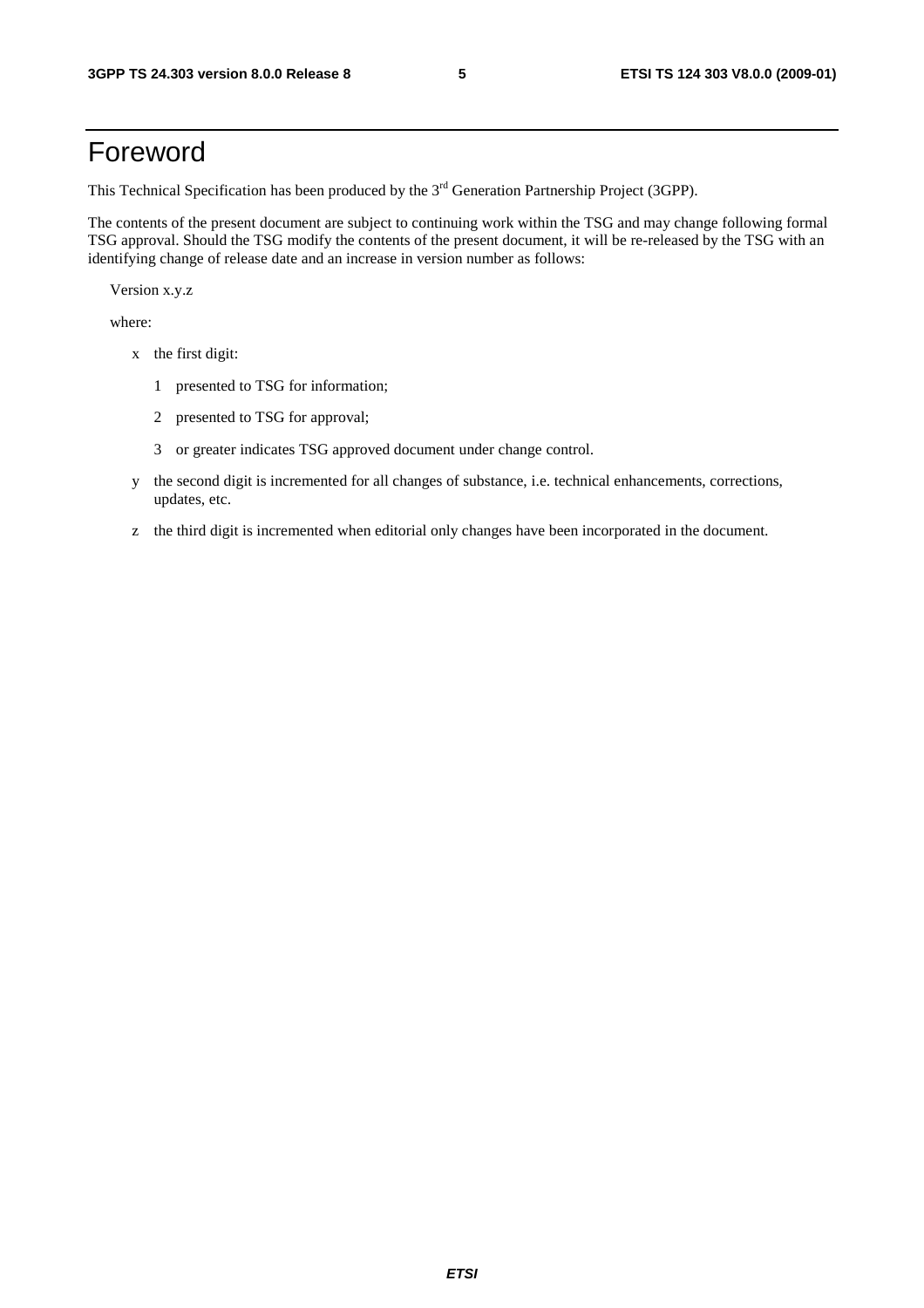## 1 Scope

The present document specifies the signalling procedures for accessing the 3GPP Evolved Packet Core network and handling the mobility between 3GPP and non-3GPP accesses via the S2c reference point defined in 3GPP TS 23.402 [3].

The present document is applicable to the User Equipment (UE) and the network node implementing the Home Agent functionality.

In addition the present document specifies the procedures used for the DSMIPv6 Home Agent discovery, for bootstrapping the DSMIPv6 security association between the UE and the Home Agent and for managing the DSMIPv6 tunnel. The specification of these procedures is compliant to IETF RFCs.

DSMIPv6 procedures can be used independently of the underlying access technology.

## 2 References

The following documents contain provisions which, through reference in this text, constitute provisions of the present document.

- References are either specific (identified by date of publication, edition number, version number, etc.) or non-specific.
- For a specific reference, subsequent revisions do not apply.
- For a non-specific reference, the latest version applies. In the case of a reference to a 3GPP document (including a GSM document), a non-specific reference implicitly refers to the latest version of that document *in the same Release as the present document*.
- [1] 3GPP TR 21.905: "Vocabulary for 3GPP Specifications".
- [2] draft-ietf-mext-nemo-v4traversal-06.txt (November 2008): "Mobile IPv6 support for dual stack Hosts and Routers (DSMIPv6)".

Editor's note: The above document cannot be formally referenced until it is published as an RFC.

| $[3]$             | 3GPP TS 23.402: "Architecture Enhancements for non-3GPP accesses".                                                |
|-------------------|-------------------------------------------------------------------------------------------------------------------|
| $[4]$             | IETF RFC 4877 (April 2007): "Mobile IPv6 Operation with IKEv2 and the Revised IPsec<br>Architecture".             |
| $\lceil 5 \rceil$ | IETF RFC 2782 (February 2000): "A DNS RR for specifying the location of services<br>(DNS SRV)".                   |
| [6]               | IETF RFC 3775 (June 2004): "Mobility Support in IPv6".                                                            |
| $[7]$             | IETF RFC 3748 (June 2004): "Extensible Authentication Protocol (EAP)".                                            |
| [8]               | IETF RFC 4301 (December 2005): "Security Architecture for the Internet Protocol".                                 |
| [9]               | IETF RFC 3633 (December 2003): "IPv6 Prefix Options for Dynamic Host Configuration Protocol<br>(DHCP) version 6". |
| $[10]$            | IETF RFC 5026 (October 2007): "Mobile IPv6 bootstrapping in split scenario".                                      |
| $[11]$            | IETF RFC 4303 (December 2005): "IP Encapsulating Security Payload (ESP)".                                         |
| $[12]$            | draft-ietf-mip6-hiopt-15.txt (April 2008): "DHCP Option for Home Information Discovery in<br>$MIPv6$ ".           |

Editor's note: The above document cannot be formally referenced until it is published as an RFC.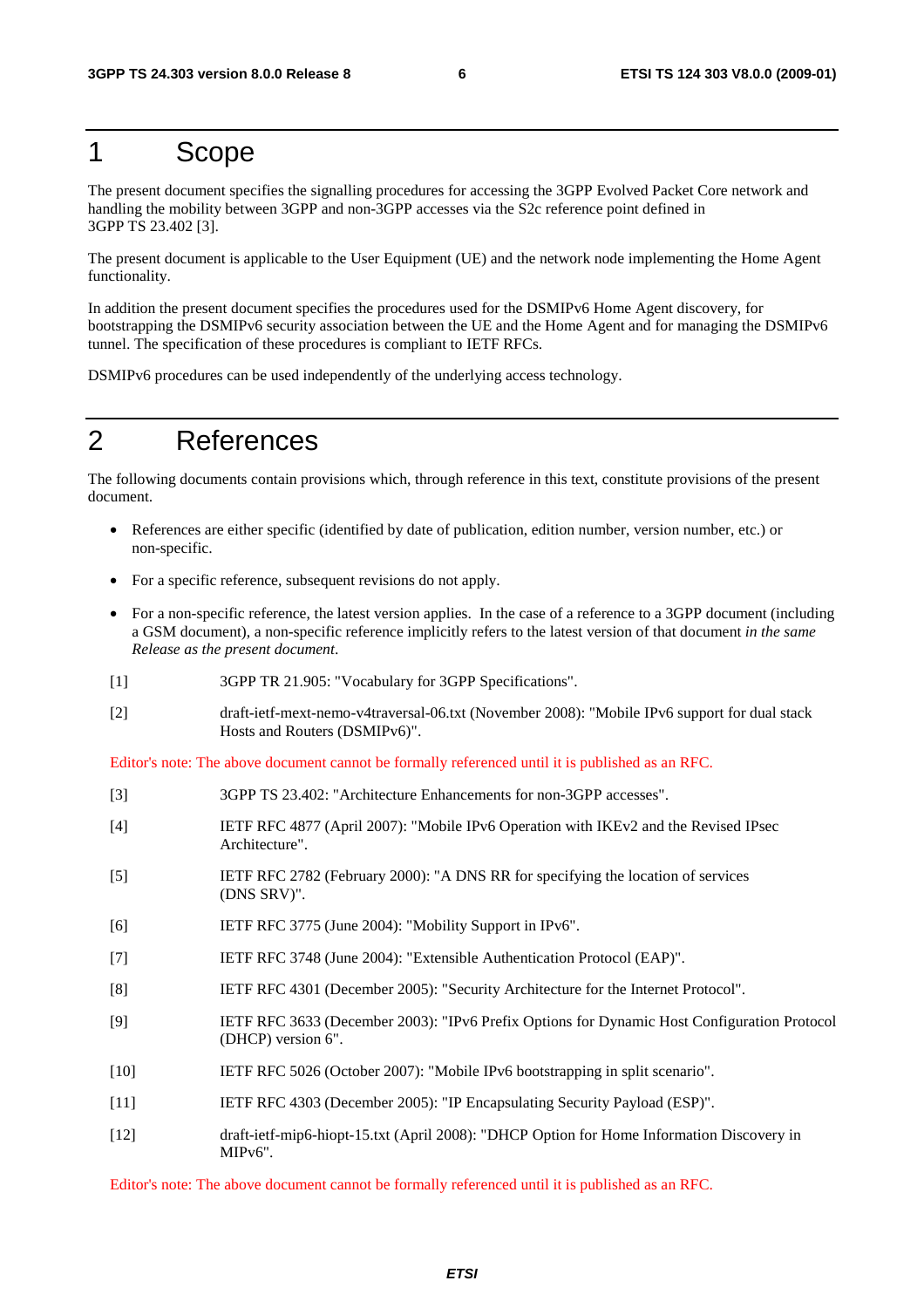- [13] IETF RFC 3736 (April 2004): "Stateless Dynamic Host Configuration Protocol (DHCP) Service for IPv6".
- [14] IETF RFC 4306 (December 2005): "Internet Key Exchange (IKEv2) Protocol".
- [15] 3GPP TS 24.301: "Non-Access-Stratum (NAS) protocol for Evolved Packet System (EPS); Stage 3".
- [16] IETF RFC 5142 (January 2008): "Mobility Header Home Agent Switch Message".
- [17] 3GPP TS 23.003: "Numbering, addressing and identification".
- [18] 3GPP TS 33.402: "3GPP System Architecture Evolution (SAE); Security aspects of non-3GPP accesses"
- [19] draft-ietf-mext-binding-revocation-01 (August 2008): "Binding Revocation for IPv6 Mobility".

Editor's note: The above document cannot be formally referenced until it is published as an RFC.

- [20] 3GPP TS 29.273: "3GPP EPS AAA interfaces"
- [21] 3GPP TS 24.302: "Access to the Evolved Packet Core (EPC) via non-3GPP access networks; Stage 3".
- [22] draft-arkko-mext-rfc3775-altcoa-check-01 (February 2008): "Verifying Correctness of Alternate Care-of Address Option".

Editor's note: The above document cannot be formally referenced until it is published as an RFC.

- [23] IETF RFC 4739 (November 2006): "Multiple Authentication Exchanges in the Internet Key Exchange (IKEv2) Protocol".
- [24] 3GPP TS 33.234: "Wireless Local Area Network (WLAN) interworking security".
- [25] 3GPP TS 29.275 "PMIP based Mobility and Tunnelling protocols".
- [26] IETF RFC 4039 (March 2005): "Rapid Commit Option for the Dynamic Host Configuration Protocol version 4 (DHCPv4)".
- [27] draft-ietf-mext-rfc3775bis-02 (October 2008): "Mobility Support in IPv6".

Editor's note: The above document cannot be formally referenced until it is published as an RFC.

[28] IETF RFC 4187 (January 2006): "Extensible Authentication Protocol Method for 3rd Generation Authentication and Key Agreement (EAP AKA)".

## 3 Definitions and abbreviations

### 3.1 Definitions

For the purposes of the present document, the terms and definitions given in 3GPP TR 21.905 [1] and the following apply. The following terms used in this Technical Specification are defined in IETF RFC 3775 [6]: Home Address, Care-of Address, binding cache, binding cache entry.

**Home network prefix:** An IPv6 prefix allocated by the Home Agent to the UE and used by the UE to configure the Home Address. The Home network prefix is uniquely allocated to a UE.

**Home Agent:** The Home Agent functionality consists in the DSMIPv6 anchor point functionality described in draftietf-mext-nemo-v4traversal [2] and IETF RFC 4877 [4]. Based on 3GPP TS 23.402 [15] the HA functionality is implemented in the PDN Gateway.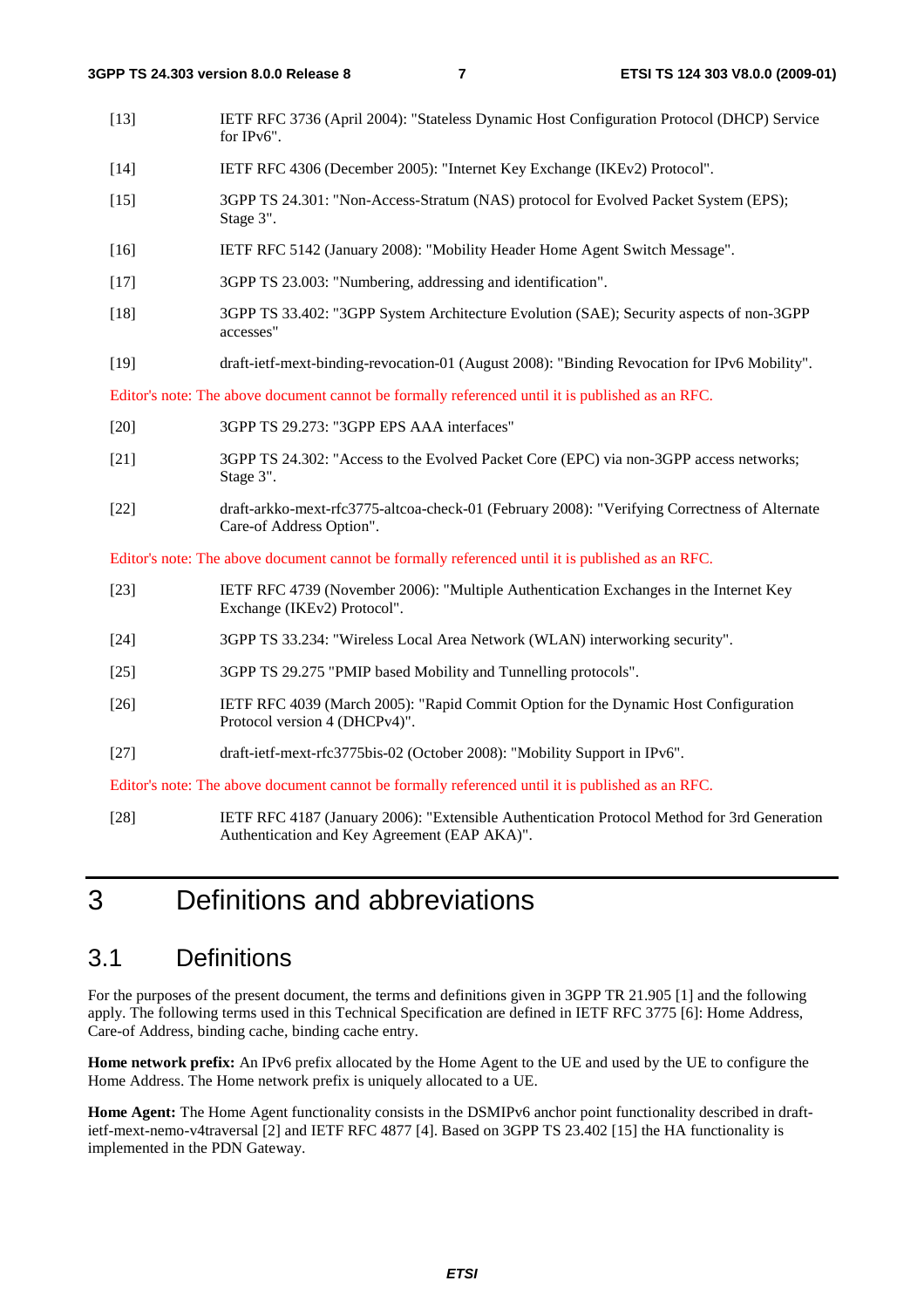### 3.2 Abbreviations

For the purposes of the present document, the abbreviations given in 3GPP TR 21.905 [1] and the following apply.

| DSMIP <sub>v6</sub> | Dual-Stack MIPv6                   |
|---------------------|------------------------------------|
| <b>EPC</b>          | <b>Evolved Packet Core</b>         |
| ePDG                | <b>Evolved Packet Data Gateway</b> |
| <b>EPS</b>          | <b>Evolved Packet System</b>       |
| <b>GW</b>           | Gateway                            |
| <b>HA</b>           | Home Agent                         |
| MIP <sub>v</sub> 6  | Mobile IP version 6                |
| UE                  | User Equipment                     |
|                     |                                    |

## 4 General

### 4.1 Mobility management based on Dual-Stack Mobile IPv6

DSMIPv6 is specified in IETF RFC 3775 [6] and draft-ietf-mext-nemo-v4traversal [2]. The purpose of the DSMIPv6 procedures is to establish, manage and tear down a mobility tunnel between the UE and the HA function. The mobility tunnel establishment is always initiated by the UE, while the mobility tunnel tear down can be initiated either by the UE or the network. Communication between the UE and a correspondent node shall use the bidirectional mode of operation. Route optimization mode of operation is not supported by EPC in this release.

In this specification, the IETF RFC 4877 [4] is used to secure DSMIPv6 signalling. For this purpose, the UE performs an IKEv2 exchange with the HA before establishing the mobility tunnel as described in subclause 5.1.2.2. The details of the security aspects are specified in 3GPP TS 33.402 [18].

The mobility tunnel procedures are performed by the UE per each PDN, meaning that if multiple PDNs are accessed by the UE, multiple instances of the procedures are needed. The multiple PDN behaviour is specified more in detail in subclause 4.3.

### 4.2 Identities

The UE shall use Network Access Identifier (NAI) as identification towards the HA in the IKEv2 exchange. During this process, the IPsec security association between the UE and the HA is tied to the user identity, set to the NAI, and to an SPI uniquely identifying this security association. The NAI is structured according to 3GPP TS 23.003 [17]. The NAI can be either a root NAI, a fast re-authentication NAI or pseudonym identity as specified in 3GPP TS 23.003 [17].

The UE shall use the HA-APN to identify the desired HA in the DNS-based and DHCPv6-based HA discovery procedures. The HA-APN is constructed according to 3GPP TS 23.003 [17].

NOTE: The operator is responsible to configure the DNS system so that the same PDN GW can be discovered via HA-APN and APN. A possible way of configuring the mapping between HA-APN and APN is to create the HA-APN from the respective APN by using the same Network Identifier and by adding the prefix "ha-apn" to the Operator Identifier.

The Binding Update and Binding Acknowledgement shall not explicitly carry an NAI as the IPsec security association is tied to the user identity.

## 4.3 Multiple PDN connectivity

This specification supports multiple PDN connectivity. The UE can connect to multiple PDNs using multiple DSMIPv6 sessions, one per each PDN the UE is connected to.

NOTE: When UE is associated to multiple PDNs, it is possible for the UE to create a tunnel loop amongst the HAs by binding home addresses to each other. This results in the possibility of HA being flooded with packets. Packet flooding is not specific to DSMIPv6 and there exist current implementations to deal with the packet flooding issue. As for the formation of tunnel loop, the solution to solve it in this current specification (Release 8) is implementation specific until a standardized solution emerges.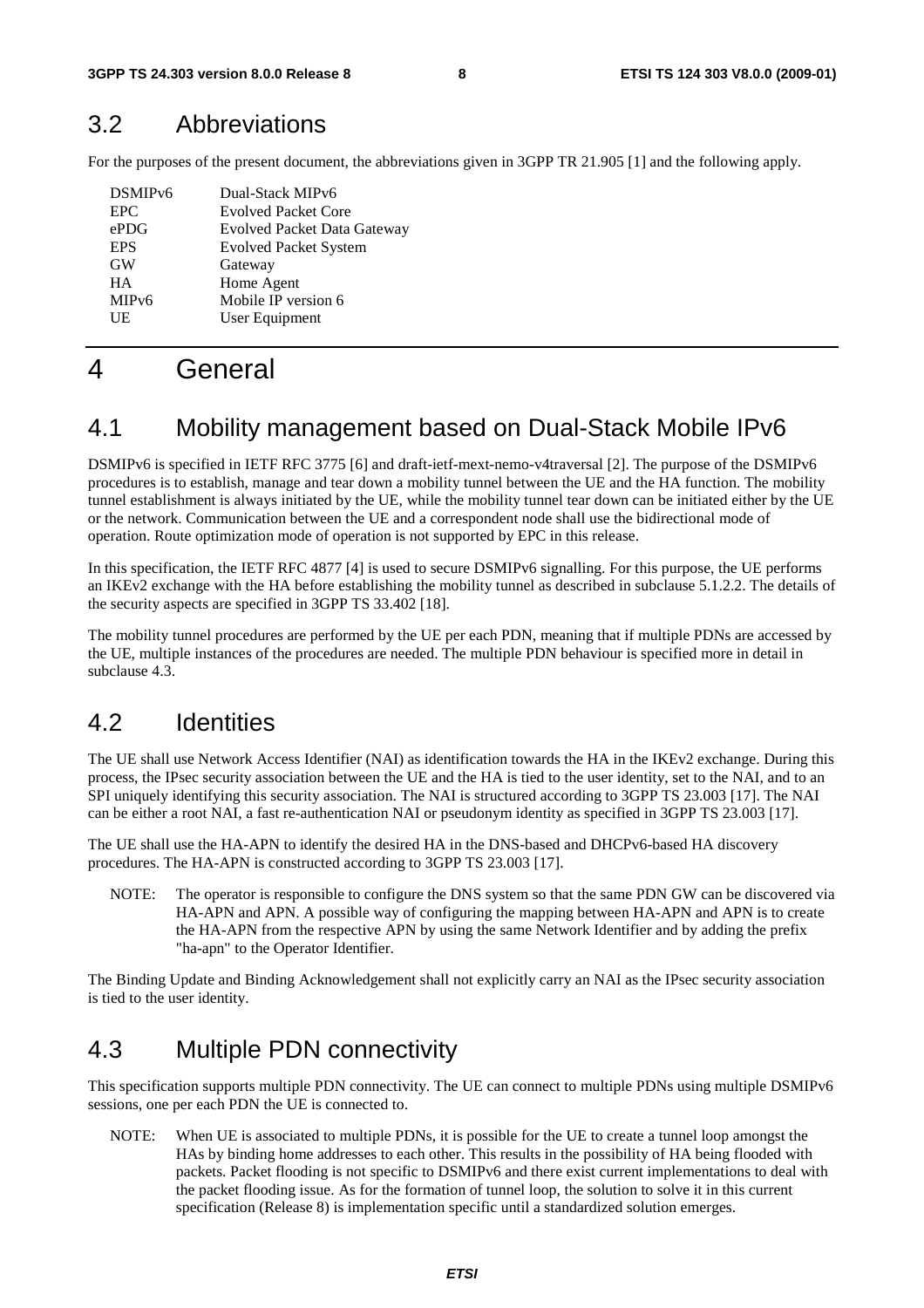The procedures described in clause 5 shall be interpreted as procedures which are executed per each PDN the UE is connected to. This implies that:

- For the initial attach to any PDN, the UE shall perform a Home Agent address discovery (subclause 5.1.2.1), a security association establishment via IKEv2, including the EAP-AKA authentication and the IPv6 Home Network Prefix (subclause 5.1.2.2), and the initial binding registration (subclause 5.1.2.4).
- For a handover, the UE shall send a Binding Update per each PDN, following the procedure described in subclause 5.2.2.
- The re-registration procedure shall be performed for each PDN connection separately as described in subclause 5.3.2.
- The detach procedure shall be perfomed per each PDN separately following the procedure described in subclause 5.4.2.

## 5 Dual-Stack Mobile IPv6 Procedures

### 5.1 Dual-Stack Mobile IPv6 initial attach

#### 5.1.1 General

The DSMIPv6 initial attach is performed by the UE to establish a DSMIPv6 connection with the node acting as HA. This is also known as the bootstrapping procedure as the UE establishes the security association with the HA. The initial attach involves the following tasks:

- **Discovery of the Home Agent address**. The UE needs to discover the IPv6 address as well as the IPv4 address of the HA.
- **Security association establishment**. The UE needs to establish an IPsec security association with the HA in order to secure the DSMIPv6 signalling. IKEv2 (IETF RFC 4877 [4]) is used to establish this security association.
- **IPv6 Home Network Prefix assignment**. The UE needs to be assigned an IPv6 Network Prefix of its home network in order to configure the global unicast Home Address to be used in DSMIPv6. The HA is responsible of assigning the IPv6 Home Network Prefix to the UE.
- **IPv4 Home Address assignment**. Optionally, a dual-stack UE can also request to be assigned an IPv4 Home Address to be used for IPv4-only applications. The HA is responsible of assigning the IPv4 Home Address to the UE.
- **Home link detection**. The UE needs to perform Home Link Detection before initiate registration with the HA. The DSMIPv6 Home Link Detection Function is used by the UE to detect if it is attached to the home link from a DSMIPv6 perspective.
- **Initial binding registration**. Unless the home link detection procedure indicates the UE is at home, the UE sends a Binding Update message to perform its initial registration with the HA.

If the UE requires additional configuration parameters, e.g. Vendor-specific options, stateless DHCPv4 and DHCPv6 as defined in IETF RFC 4039 [26] and IETF RFC 3736 [13] can be run over the DSMIPv6 tunnel.

### 5.1.2 UE procedures

- 5.1.2.1 Discovery of the Home Agent address
- 5.1.2.1.1 General

The first procedure the UE needs to perform for DSMIPv6 initial attach is the discovery of the node acting as the HA.

The UE can discover the IP address of the HA in one of the four following ways: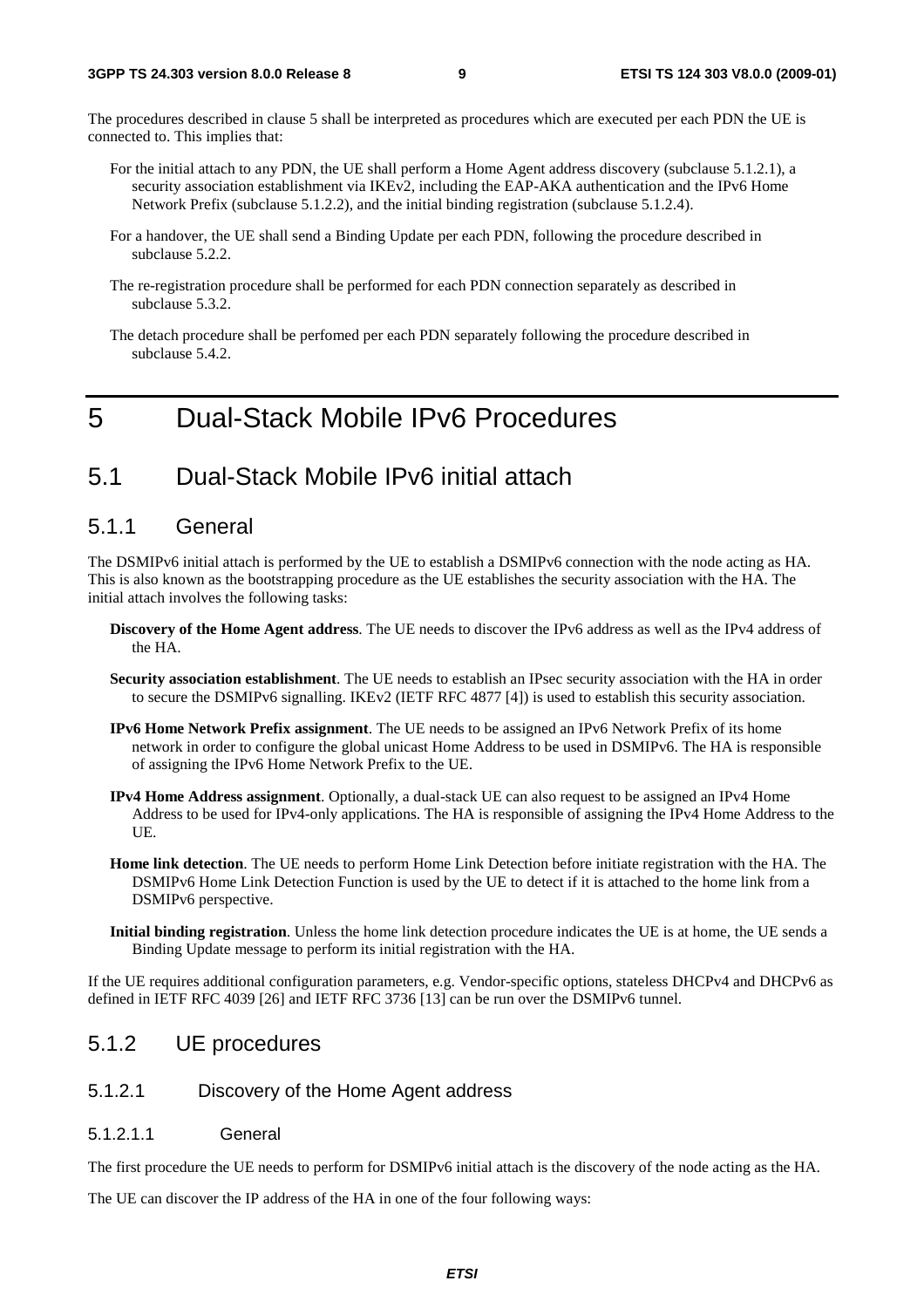via DNS;

via attach procedure for E-UTRAN access based on protocol configuration options;

via IKEv2 during tunnel setup to ePDG for untrusted non-3GPP accesses;

via DHCPv6.

If the UE does not obtain the IP addresses of the HA via PCO during the E-UTRAN attach or via IKEv2 signalling, it shall follow either the procedures described in subclause 5.1.2.1.5 or the procedures described in subclause 5.1.2.1.2. The UE may be configured to perform both procedures in parallel or one of the two procedures only in case the other failed.

#### 5.1.2.1.2 Home agent address discovery based on DNS

A UE performing Home Agent discovery based on DNS shall support the implementation of standard DNS mechanisms.

The UE shall perform DNS Lookup by Home Agent Name as specified in IETF RFC 5026 [10].The QNAME shall be set to the requested HA-APN. The HA-APN shall be constructed as specified in 3GPP TS 23.003 [17]. If a HA has both an IPv4 and an IPv6 address, the corresponding DNS record should be configured with both 'AAAA' and 'A' records. Accordingly the UE should perform one DNS lookup procedure to retrieve both 'AAAA' and 'A' records. The DNS server replies with one 'AAAA' and one 'A' record.

#### 5.1.2.1.3 Home agent address discovery based on protocol configuration options

The UE may request the IPv6 address and optionally the IPv4 address of the dual stack HA using the Protocol configuration options IE during the attach procedure for E-UTRAN access or the additional PDN connectivity procedure. The details of this procedure for the case of attach for E-UTRAN access are described in 3GPP TS 24.301 [15].

#### 5.1.2.1.4 Home agent address discovery based on IKEv2 signalling

The UE may request the IPv6 and optionally the IPv4 address of the HA during the tunnel establishment procedure with the ePDG. The details of this procedure are described in 3GPP TS 24.302 [21].

#### 5.1.2.1.5 Home agent address discovery based on DHCPv6

A UE performing HA discovery based on DHCPv6 shall support the implementation of stateless DHCPv6 as specified in IETF RFC 3736 [13] and the DHCPv6 options as specified in draft-ietf-mip6-hiopt [12].

In order to discover the address of the HA the UE shall send an Information-Request message including the Home Network Identifier Option.

In order to connect to a HA for a specific target PDN, the UE shall set the id-type to 1and include the desired HA-APN in the Home Network Identifier field. This kind of discovery of a HA via DHCPv6 is possible only if the associated extensions of STa reference point is supported as specified in 3GPP TS 29.273 [20].

The HA information is provided to the UE within a Home Network Information Option as described in draft-ietf-mip6 hiopt [12]. This option shall include either the available HA addresses (both the IPv6 address and the IPv4 address of the HA, if available) or the HA FQDN. In the latter case the UE shall perform a DNS query with the received HA FQDN as described in subclause 5.1.2.1.2.

#### 5.1.2.2 Security association establishment and IPv6 Home Network Prefix assignment

The UE shall support the IKEv2 protocol (see IETF RFC 4306 [14]) for negotiating the IPsec security association to secure DSMIPv6 signalling and shall support EAP over IKEv2 as described in IETF RFC 4306 [14] to perform authentication with an AAA server. In a case an additional authentication and authorization of the IPSec security association is needed with an external AAA server, then the additional authentication steps during the IKEv2 exchange shall be supported as specified in IETF RFC 4739 [23] and described in 3GPP TS 33.234 [24].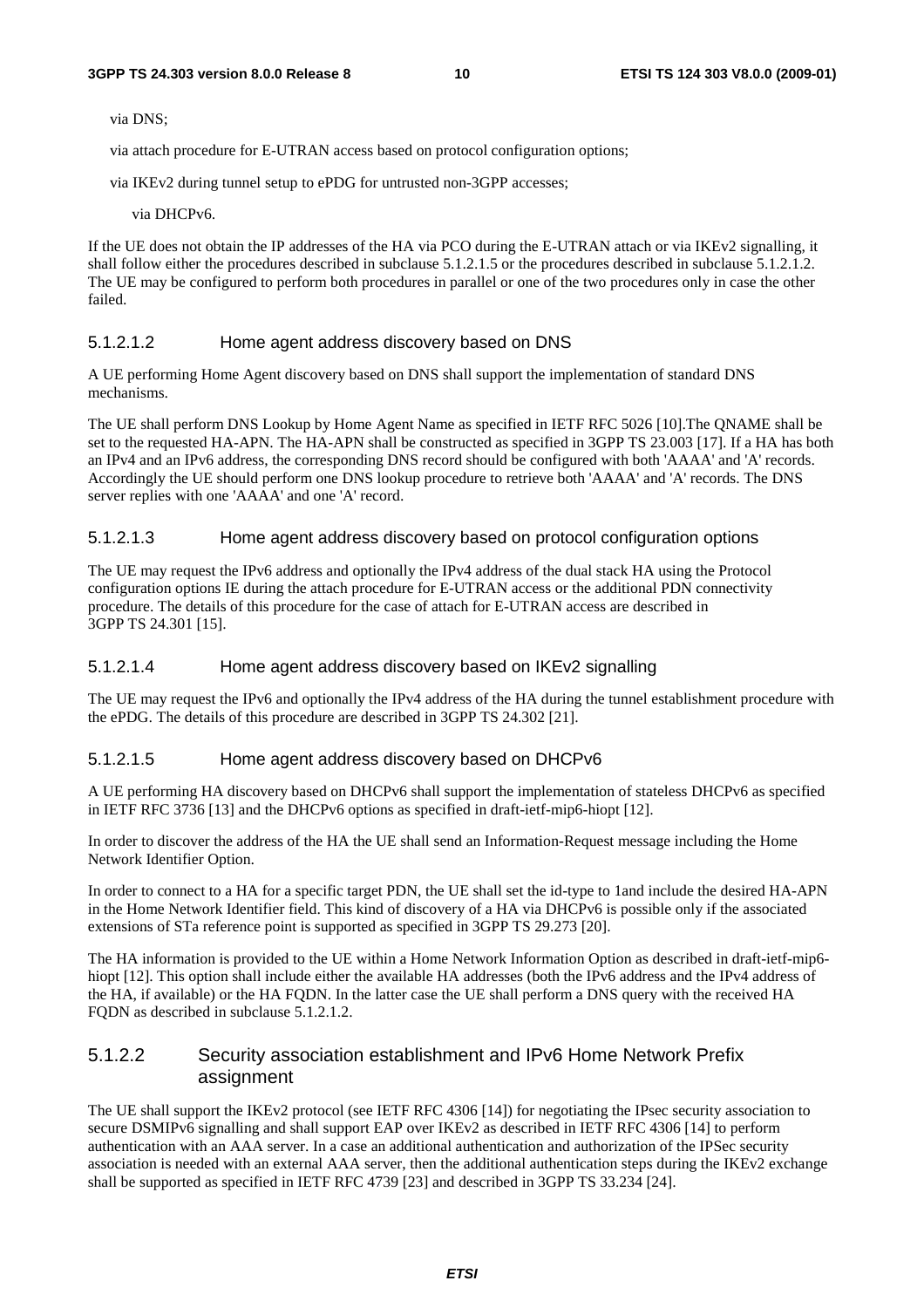The UE shall support IPsec ESP (see IETF RFC 4303 [11]) in order to provide authentication of Binding Update and Binding Acknowledgement messages as specified in IETF RFC 4877 [4]. The UE shall support multiple authentication exchanges in the IKEv2 protocol as specified in IETF RFC 4739 [23] in order to support authentication with an external AAA server.

The UE shall initiate the security association establishment procedure by sending the IKE\_SA\_INIT request message defined in IETF RFC 4306 [14] to the HA. On receipt of an IKE\_SA\_INIT response, the UE shall send an IKE\_AUTH request message including the MN-NAI in the IDi payload and the Access Point Name (APN)of the target PDN the UE wants to connect to in the IDr payload. The APN shall be formatted as defined in 3GPP TS 23.003 [17]. The username part of the MN-NAI included in "IDi" payload may be an IMSI, pseudonym or re-authentication ID. The UE shall include in the IDi payload the same MN-NAI it includes in the EAP-Response/Identity within the EAP-AKA exchange.

In the very first EAP-Response/Identity within the IKEv2 exchange the UE shall include a NAI whose username is derived from IMSI. In subsequent exchanges the UE should use pseudonyms and re-authentication identities provided by the 3GPP AAA server as specified in IETF RFC 4187 [26].

NOTE: Fast re-authentication mechanism is optional, and therefore is an implementation option in the UE and operator configuration issue (i.e. it also depends on whether the AAA server sent a re-authentication ID during previous EAP authentication) whether to use it during security association establishment.

EAP-AKA over IKEv2 shall be used to authenticate UE in the IKE\_AUTH exchange, while public key signature based authentication with certificates shall be used to authenticate the HA.

During the IKEv2 exchange, the UE shall request the allocation of an IPv6 home prefix through the Configuration Payload in the IKE\_AUTH. Since in EPS a unique IPv6 prefix is assigned to the UE, the UE shall include a MIP6\_HOME\_PREFIX attribute in the CFG\_REQUEST message as described in IETF RFC 5026 [10]. In addition the UE may include the INTERNAL\_IP6\_DNS attribute in the CFG\_REQUEST as described in IETF RFC 4306 [14] to request the DNS server IPv6 address of the PLMN it is connecting to via DSMIPv6. In the same way the UE may include the INTERNAL\_IP4\_DNS attribute in the CFG\_REQUEST to request the IPv4 address of the DNS server.

The UE shall then auto-configure a Home Address from the IPv6 prefix received from the HA and shall run a CREATE\_CHILD\_SA exchange to create the security association for the new Home Address. In the CREATE\_CHILD\_SA exchange the UE shall include the Home Address and the appropriate selectors in the TSi (Traffic Selector-initiator) payload to negotiate the IPsec security association for protecting the Binding Update and Binding Acknowledgement messages as specified in IETF RFC 4877 [4].

#### 5.1.2.3 Home Link Detection

The DSMIPv6 Home Link Detection Function is used by the UE to detect if an access interface is on the home link for a PDN from a DSMIPv6 perspective. The Home Link Detection function shall be performed before sending DSMIPv6 Binding Update via that access interface.

To perform the Home Link Detection procedure, the UE shall compare the assigned Home Network Prefix for a PDN with the IPv6 prefix or prefixes included in the Prefix Information Option in the Router Advertisements received on the local link. The Home Network Prefix can be assigned in a 3GPP access via PCO, as specified in 3GPP TS 24.301 [15], or via IKEv2 as specified in subclause 5.1.2.2. The Home Network prefix may be also statically configured. If there is a match between the Home Network Prefix and one of the local prefixes, the UE is attached on the home link over the respective access interface and shall not send a Binding Update to the HA unless the UE currently has a valid DSMIPv6 Binding Update list entry. If the UE has a valid DSMIPv6 Binding Update list entry, the UE shall proceed to perform the action specified in subclause 5.2.2.4. If there is not any match, the UE shall proceed as specified in subclause 5.1.2.4.

NOTE: The UE does not need to run IKEv2 for home link detection if the Home Network prefix is statically configured or dynamically received in a PCO Information Element.

#### 5.1.2.4 Initial binding registration and IPv4 Home Address assignment

After establishing the security association and obtaining the IPv6 Home Address, the UE shall send a Binding Update message as specified in IETF RFC 3775 [6] and draft-ietf-mext-nemo-v4traversal [2] in order to register its Home Address and Care-of Address at the HA, if it detects it is in the foreign network.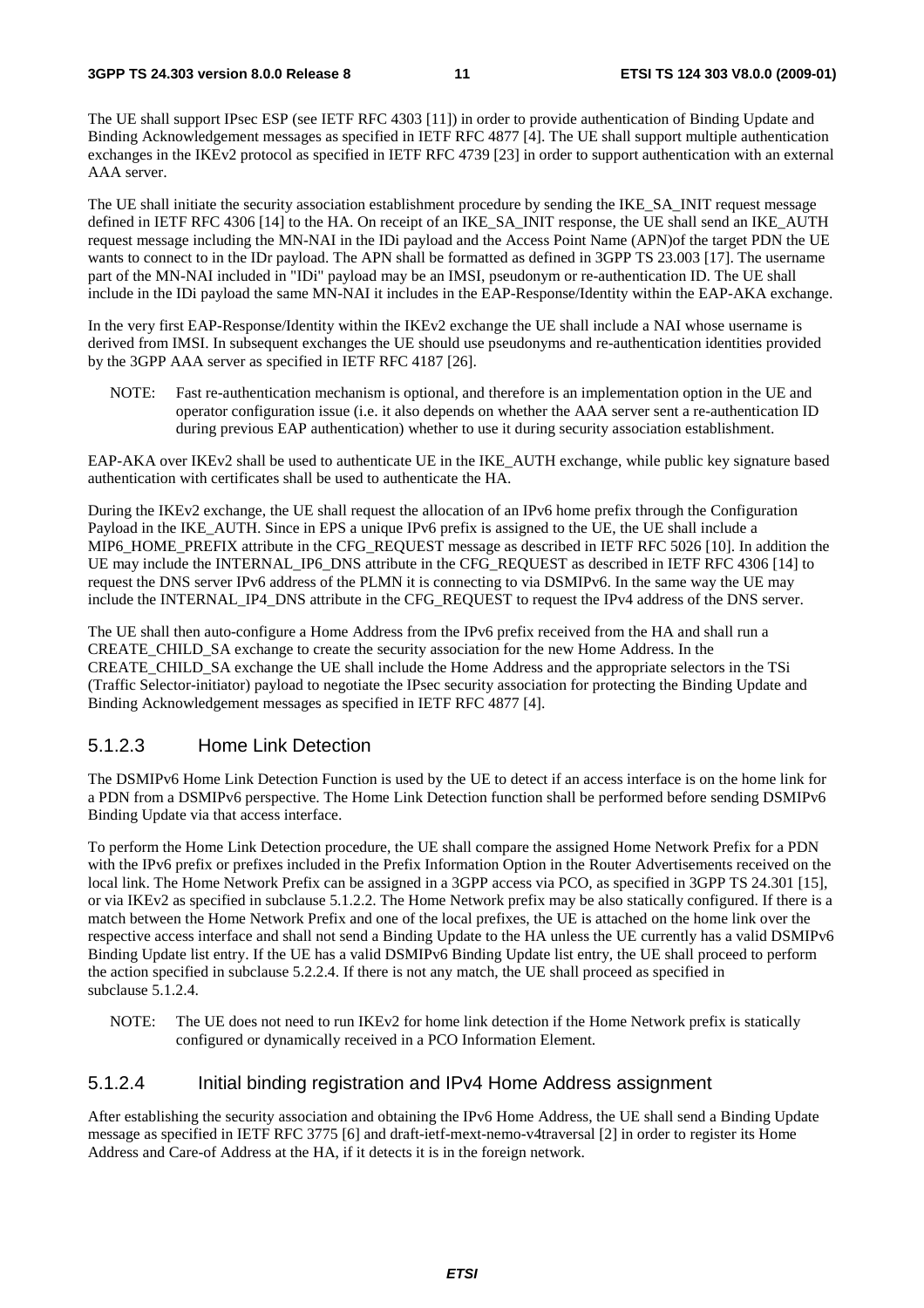If both IPv4 and IPv6 Care-of Address are received at the foreign network, the UE shall first attempt to use the IPv6 Care-of Address for its binding registration. The UE shall not register both IPv4 and IPv6 Care-of Address to its home agent.

If IPv6 Care-of Address is used for initial binding registration, the UE shall send the Binding Update message to the IPv6 address of the HA. In this Binding Update message the H (home registration) and A (acknowledge) bits shall be set. If the UE needs an IPv4 Home Address, the UE shall include the 0.0.0.0 address in the IPv4 Home Address option to request a dynamic IPv4 Home Address.

The Alternate Care-of Address option may be used by the UE to carry the Care-of Address inside a Mobility Header which is protected by ESP. If this option is present, the address included in this option is the same address present in the source address of the IPv6 packet.

If IPv4 Care-of Address is used for initial binding registration, the UE shall send the Binding Update as follows (see draft-ietf-mext-nemo-v4traversal [2]):

The IPv6 packet, with the IPv6 Home Address as the Source Address field of the IPv6 header, shall be encapsulated in UDP.

The UE shall include the IPv4 Care-of Address as the Source Address field of the IPv4 header and the HA IPv4 address as the Destination Address field of the IPv4 header.

The UE shall include the IPv4 Care-of Address option containing the IPv4 Care-of Address.

The UE shall set the H (home registration) and A (acknowledge) bits.

 The UE shall set the T (TLV header encapsulation required) flag to 0 and should set the F (UDP encapsulation required) flag to 0.

 If the UE needs an IPv4 Home Address, the UE shall include an IPv4 Home Address option with the unspecified address in the Binding Update message, as defined in draft-ietf-mext-nemo-v4traversal [2].

When the UE receives the Binding Acknowledgement from the HA, it shall validate it based on the rules described in IETF RFC 3775 [2] and draft-ietf-mext-nemo-v4traversal [2]. If the Binding Acknowledgement contains the successful status code 0 ("Binding Update Accepted"), the UE shall create an entry for the registered Home Address in its Binding Update List and may start sending packets containing its IPv6 Home Address.

If the Binding Acknowledgement contains a value of 128, the UE may re-send the BU as specified in IETF RFC 3775 [2]; if the Binding Acknowledgement contains a value from 129 to 133, the UE shall not send the BU to the HA and should discover another HA.

If the Binding Acknowledgment contains an IPv4 Address Acknowledgement option with status code value from 0 to 127 (indicating success), the UE shall create two entries in its Binding Update List, one for the IPv6 Home Address and another for the IPv4 Home Address. If the Binding Acknowledgement contains an IPv4 Address Acknowledgment option with status code indicating error (i.e. 128 or higher), the UE shall create an entry only for the IPv6 HoA in its binding update list. Moreover, if the status code is 129 ("Administratively prohibited") or 132 ("Dynamic IPv4 home address assignment not available"), the UE shall not re-send the Binding Update and it shall use only the IPv6 HoA. If the Binding Acknowledgement contains an IPv4 Address Acknowledgement option with status 128 ("Failure, reason unspecified"), 130 ("Incorrect IPv4 home address"), 131 ("Invalid IPv4 address") or 133 ("Prefix allocation unauthorized") it shall re-send the Binding Update including the unspecified address (i.e. 0.0.0.0) in the IPv4 Home Address option. If the Binding Acknowledgement does not contain an IPv4 Address Acknowledgment option, the UE shall create an entry only for the IPv6 HoA in its binding update list.

The UE may then send data traffic either with the IPv6 Home Address or with the IPv4 Home Address. If the UE is located on an IP6-enabled link, it shall send IPv6 packets as described in IETF RFC 3775 [6]; IPv4 traffic shall be encapsulated in IPv6 packets as described in draft-ietf-mext-nemo-v4traversal [2]. If the UE is located on an IPv4-only link and the Binding Acknowledgement contains the NAT detection option with the F flag set, the UE shall send IPv6 and IPv4 packets following the vanilla UDP encapsulation rules specified in draft-ietf-mext-nemo-v4traversal [2]. Otherwise the UE shall send IPv6 and IPv4 packets encapsulated in IPv4 as specified in draft-ietf-mext-nemov4traversal [2].

Once the DS-MIPv6 tunnel is established, the UE may build a DHCPv4 or DHCPv6 message as described in IETF RFC 4039 [26] or IETF RFC 3736 [13] respectively and send it via the DSMIPv6 tunnel as described in IETF RFC 3775 [6] in order to retrieve additional parameters, e.g. Vendor-specific options.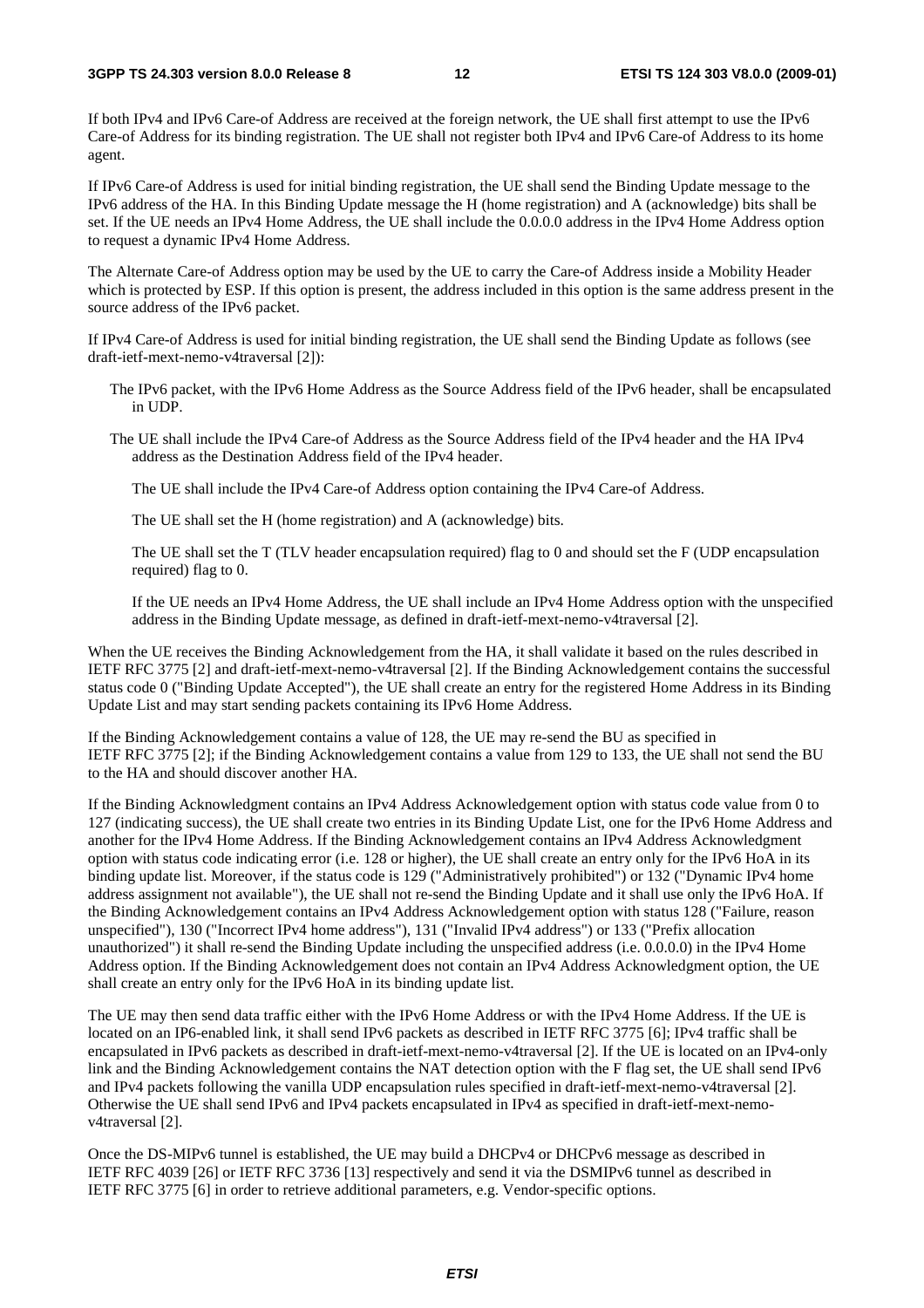### 5.1.3 HA procedures

### 5.1.3.1 Security association establishment and IPv6 Home Network Prefix assignment

The HA shall support the IKEv2 protocol (see IETF RFC 4306 [14]) for negotiating the IPsec security association to secure DSMIPv6 signalling and shall support EAP over IKEv2 as described in IETF RFC 4306 [14] to perform UE authentication with an AAA server. In a case an additional authentication and authorization of the IPSec security association is needed with an external AAA server, then the additional authentication steps during the IKEv2 exchange shall be supported as specified in IETF RFC 4739 [23] and defined in 3GPP TS 33.234 [24].The HA shall support IPsec ESP (see IETF RFC 4303 [11]) in order to provide authentication of Binding Update and Binding Acknowledgement messages as specified in IETF RFC 4877 [4]. The HA shall support multiple authentication exchanges in the IKEv2 protocol as specified in IETF RFC 4739 [23] in order to support authentication with an external AAA server.

The HA shall complete the IKE\_SA\_INIT exchange as specified in IETF RFC 4306 [14]. The HA shall include in the IDr the same value included by the UE in the IDr payload of the request.

Upon successful authorization and authentication, the HA shall accept the security association establishment request by sending the IKE\_AUTH response message with the CFG\_REPLY payload including the IPv6 Home Network Prefix allocated to the UE in the MIP6\_HOME\_PREFIX attribute. This prefix information shall include the prefix length as specified in IETF RFC 5026 [10]. If the UE included the INTERNAL\_IP6\_DNS or the INTERNAL\_IP4\_DNS in the CFG\_REQUEST, the HA shall include the same attribute in the CFG\_REPLY including zero or more DNS server addresses as specified in IETF RFC 4306 [14].

#### 5.1.3.2 Initial binding registration and IPv4 Home Address assignment

When the HA receives a Binding Update message from the UE, it shall validate it as described in IETF RFC 3775 [6] and in draft-ietf-mext-nemo-v4traversal [2]. If the Alternate Care-of Address option is present, the HA shall perform the check specified in draft-arkko-mext-rfc3775-altcoa-check [22].If the HA accepts the Binding Update message, it shall create a new entry in its binding cache for UE, marking it as a home registration. The lifetime of this binding cache entry is set based on operator's policies. The HA shall not perform a Duplicate Address Detection on the IPv6 Home Address of the UE because of the uniqueness of the IPv6 prefix assigned by the HA to the UE. Then the HA shall send a Binding Acknowledgement as specified in IETF RFC 3775 [6]. The HA may include the Binding Refresh Advice mobility option following rules defined in IETF RFC 3775 [6] to indicate the remaining time until the UE should send a new home binding update.

If the Binding Update contains an IPv4 Home Address option with the 0.0.0.0 IPv4 address, the HA shall assign an IPv4 Home Address to the UE, including an IPv4 Address Acknowledgement option in the Binding Acknowledgement message, as specified in draft-ietf-mext-nemo-v4traversal [2]. If no IPv4 addresses are available at the HA, the HA shall send a Binding Acknowledgement with status code 132 in the IPv4 address acknowledgement option.

If in the received Binding Update the IPv4 Care-of Address in the IPv4 Care-of Address option is not the same as the IPv4 address in the Source Address in the outer IPv4 header then a NAT was in the path. This information shall be included in the Binding Acknowledgement within a NAT Detection option with the F flag set and the Binding Acknowledgement shall be encapsulated based on the vanilla UDP encapsulation specified in draft-ietf-mext-nemov4traversal [2].

If a NAT was not detected, the HA shall send the Binding Acknowledgement without any UDP encapsulation; the message shall be encapsulated in an IPv4 header if the Care-of Address is IPv4 or in an IPv6 header if the Care-of Address is IPv6 as specified in draft-ietf-mext-nemo-v4traversal [2].

If the binding update is accepted for both IPv4 and IPv6 home addresses, the HA creates two bindings, one for each home address as specified in draft-ietf-mext-nemo-v4traversal [2]. The HA shall link the IPv4 home address binding to the IPv6 home address binding.

NOTE: How the linkage between the two bindings (e.g. separate or single binding cache entry) is performed is implementation specific.

When the binding cache entry is created for the UE, the HA shall tunnel all packets destined to the IPv6 Home Address and all packets destined to the IPv4 Home Address (if present) to the UE's Care-of Address. If a NAT was detected, packets shall be encapsulated in UDP and IPv4 based on vanilla UDP encapsulation specified in draft-ietf-mext-nemov4traversal [2]. If the Care-of Address is an IPv6 address, IPv4 and IPv6 packets shall be encapsulated in an IPv6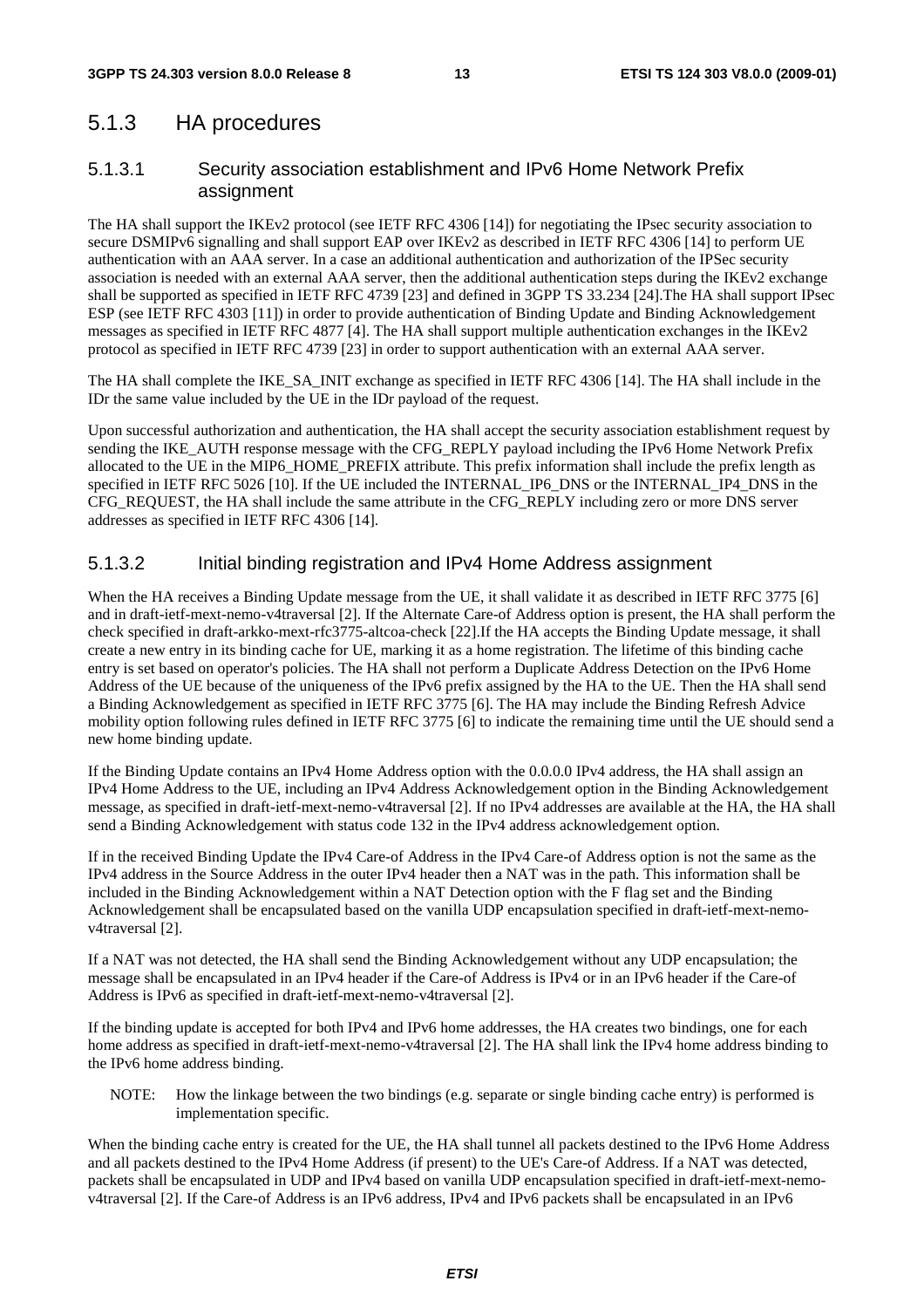#### **3GPP TS 24.303 version 8.0.0 Release 8 14 ETSI TS 124 303 V8.0.0 (2009-01)**

header as specified in IETF RFC 3775 [6]; otherwise, if the Care-of Address is an IPv4 address, IPv4 and IPv6 packets shall be encapsulated in an IPv4 header.

#### 5.1.3.3 Binding Error message

When the HA receives a Binding Update and detects an inappropriate attempt to use the Home Address destination option without an existing binding, or when an unrecognized Mobility Header is received the HA shall send a Binding Error message with appropriate status (value 1 "Unknown binding for Home Address destination option" or value 2 "Unrecognized MH Type value") as specified in IETF draft-ietf-mext-rfc3775bis-02 [27]. The HA shall include the Home address that was contained in the Home Address destination option.

If NAT was not detected, the HA shall send the Binding Error without any UDP encapsulation; the message shall be encapsulated in an IPv4 header if the Care-of Address is IPv4 or in an IPv6 header if the Care-of Address is IPv6 in the same manner as the Binding Acknowledgement encapsulation specified in draft-ietf-mext-nemo-v4traversal [2].

### 5.2 Dual-Stack Mobile IPv6 handover

### 5.2.1 General

The DSMIPv6 handover procedure is performed by the UE to update its Care-of Address at the HA after a movement between two different accesses which implies a change of the local IP address (e.g. a movement from a 3GPP to a non-3GPP access). When this procedure takes place, the UE has already a valid registration at the HA, which implies that the HA has an entry in its binding cache for that UE and a security association to secure DSMIPv6 signalling is in place between the UE and the HA.

The procedure involves performing the Home Link Detection, setup a security association with the HA if there is no security association existing, and the exchange of a Binding Update and a Binding Acknowledgement between the UE and the HA. For the handover procedure, at the previous access the UE shall already perform discovery of the HA address, and may set up a security association with it, as these steps are part of the initial attach procedure described in subclause 5.1.2.

There are different handover scenarios:

handover from home link to a foreign link; or

handover from a foreign link to another foreign link; or

handover from a foreign link to a home link.

### 5.2.2 UE procedures

#### 5.2.2.1 General

Following a change of access, the UE configures an IP address on the target access system. The details of IP address configuration can be access specific. The handling of the received Binding Acknowledgement is the same as specified in subclause 5.1.2.4.

### 5.2.2.2 Handover from home link to a foreign link

If the access network supports IPv6, as soon as the UE has received via a Router Advertisement at least an IPv6 prefix which is not present in its Prefix List, the UE shall perform the Home Link detection as specified in subclause 5.1.2.3.

If the UE detects that it is moving from home link to foreign link, and if there is no security association existing with the HA, the UE shall perform the Security association establishment and Home Address assignment procedure with the HA as specified in subclause 5.1.2.2.

Then the UE shall perform the initial binding registration and IPv4 Home Address assignment as specified in subclause 5.1.2.4. If the UE has been assigned also an IPv4 Home Address and wants to update also the binding for it, the UE shall include the IPv4 Home Address option including the assigned IPv4 Home Address in the same Binding Update message.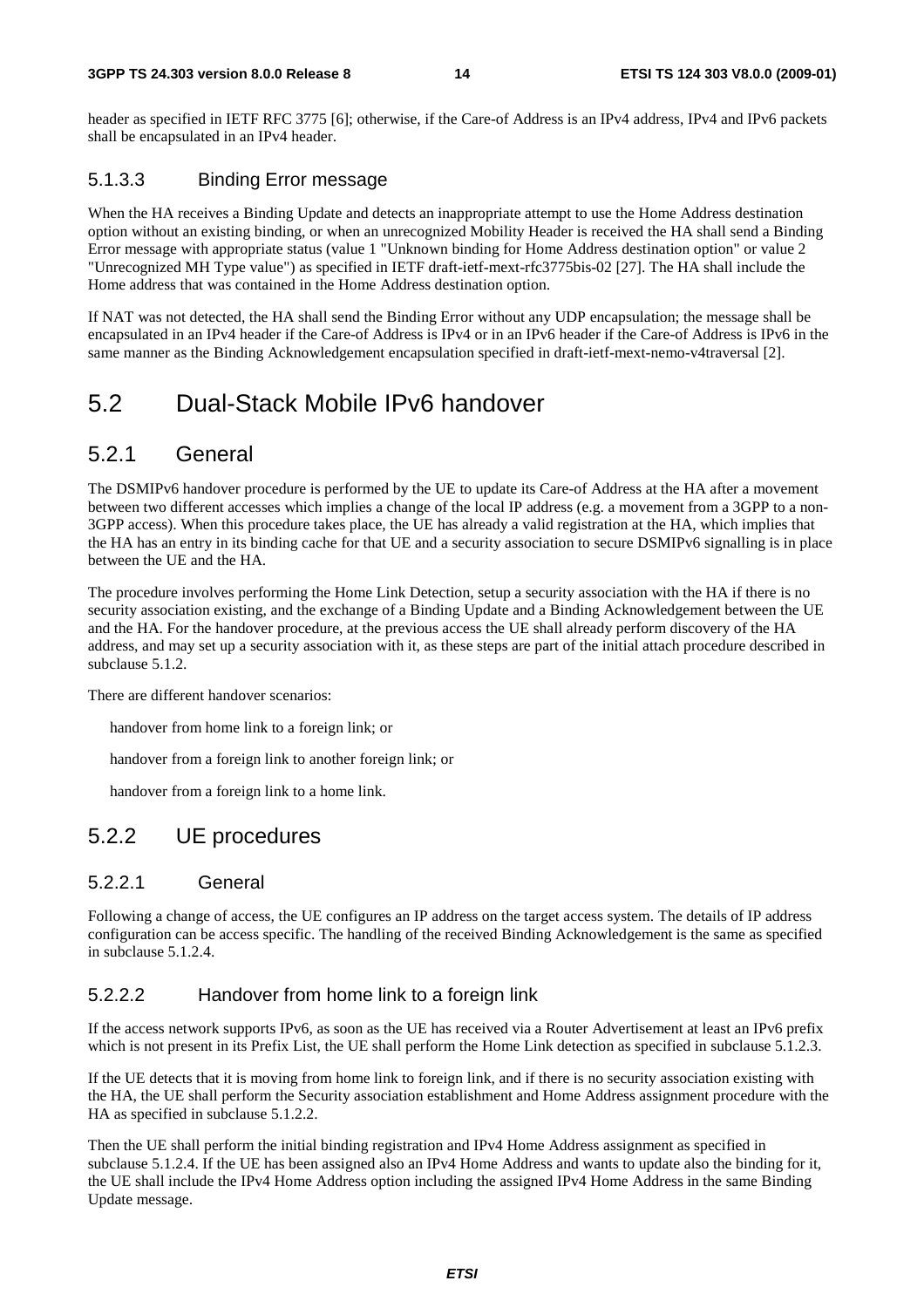#### **3GPP TS 24.303 version 8.0.0 Release 8 15 ETSI TS 124 303 V8.0.0 (2009-01)**

If the UE does not have an IPv4 Home Address but wants to configure one, the UE shall include the IPv4 Home Address option with the 0.0.0.0 address as specified in subclause 5.1.2.4.

If the access network supports only IPv4, as soon as the UE has configured an IPv4 Care-of Address, the UE shall send a Binding Update tunnelled in UDP as specified in draft-ietf-mext-nemo-v4traversal [2]. The UE shall set F and T flags to "0".

Independent of an IPv6 or IPv4 access network the UE shall set the Key Management Capability (K) bit in the Binding Update message.

If the UE receives, as response to an outstanding binding registration, a binding acknowledgment having a status code equal to 135 ("Sequence number out of window") and a sequence number different from the one used in the outstanding binding registration, the UE shall accept the binding acknowledgment and process it as specified in IETF RFC 3775 [6].

### 5.2.2.3 Handover from a foreign link to another foreign link

If the access network supports IPv6, as soon as the UE has received via a Router Advertisement at least an IPv6 prefix which is not present in its Prefix List, the UE shall perform the Home Link detection as specified in subclause 5.1.2.3.

If the UE detects it is not attached to the home link, the UE shall send a Binding Update to the HA including the newly configured IP address as the Care-of Address in the Source IP address of the packet and optionally in the Alternate Care-of Address Option [6]. The UE build the Binding Update message as specified in IETF RFC 3775 [6].

If the UE has been assigned also an IPv4 Home Address and wants to update also the binding for it, the UE shall include the IPv4 Home Address option including the assigned IPv4 Home Address in the same Binding Update message.

If the UE does not have an IPv4 Home Address but wants to configure one, the UE shall include the IPv4 Home Address option with the 0.0.0.0 address as specified in subclause 5.1.2.4.

If the access network supports only IPv4, as soon as the UE has configured an IPv4 Care-of Address which is different from the previous Care-of Address, the UE shall send a Binding Update tunnelled in UDP as specified in draft-ietfmext-nemo-v4traversal [2]. The UE shall set F and T flags to "0".

Independent of an IPv6 or IPv4 access network the UE shall set the Key Management Capability (K) bit in the Binding Update message.

### 5.2.2.4 Handover from a foreign link to a home link

If the access network supports IPv6, as soon as the UE has received via a Router Advertisement message at least an IPv6 prefix which is not present in its Prefix List, the UE shall perform the Home Link detection as specified in subclause 5.1.2.3 to detect if the UE is attaching to the home link. If the UE detects it is attached to the home link and there is a valid DSMIPv6 Binding Update list entry at the UE, the UE shall send a Binding Update with the Lifetime field set to "0" in order to remove the binding at the HA, as specified in IETF RFC 3775 [6]. If an IPv4 home address was assigned to the UE, as an optimization the UE may not include the IPv4 home address option as the binding for the IPv4 home address will be removed by the HA. Independent of an IPv6 or IPv4 access network the UE shall set the Key Management Capability (K) bit in the de-registration Binding Update message. The UE may preserve the IKEv2 session in order to avoid re-establishing the session when the next handover occurs. If there is not a safe assumption that the UE will remain in the home link (e.g. switching off the non-3GPP radio interface in case of a dual radio terminal), the UE should preserve the IKEv2 session.

### 5.2.3 HA procedures

### 5.2.3.1 Handover from home link to a foreign link

In case of UE handover from home link to foreign link, the HA shall support the initial registrstion procedure as specified in subclause 5.1.3.

The error codes used in the Binding Acknowledgement are the same as specified in subclause 5.1.3.2.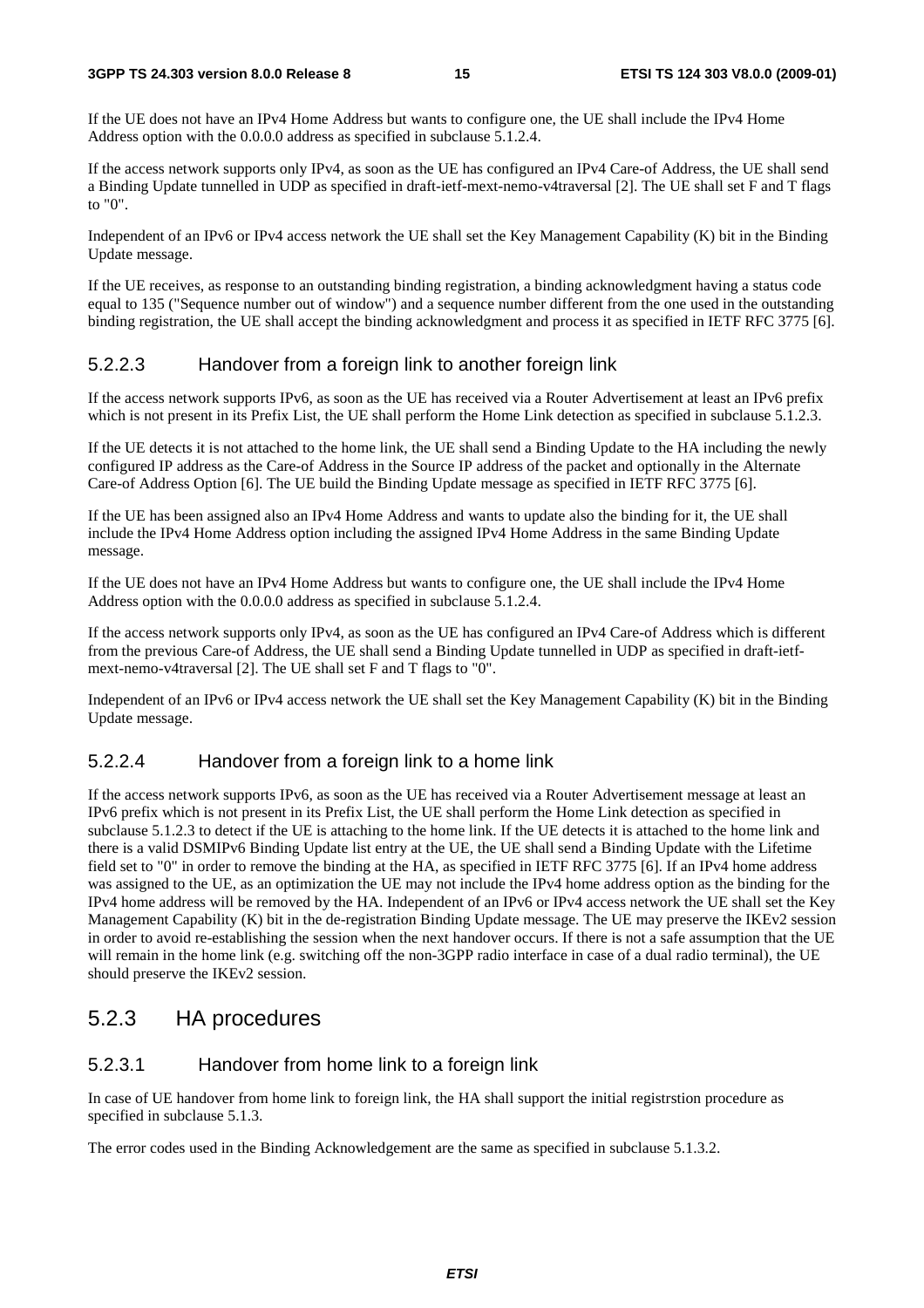### 5.2.3.2 Handover from a foreign link to another foreign link

When the HA receives a Binding Update from the UE, the HA shall validate it as described in IETF RFC 3775 [6]. If the validation is successful, the HA shall update the binding cache entry related to the Home Address included in the Binding Update.

If the Binding Update is an IPv6 packet, if the Alternate Care-of Address is present, the HA shall verify the correctness of Alternate Care-of Address Option as specified in draft-arrkko-mext-rfc3775-altcoa-check [22]. If the option is valid, the HA shall update the binding cache entry with the Care-of Address in the Source Address of the IPv6 header.

If the Binding Update outer header is an IPv4 header and the IPv4 Care-of Address in the IPv4 Care-of Address option is the same as the IPv4 address in the Source Address in the outer IPv4 header, the HA shall update the binding cache entry with the Care-of Address in the IPv4 Care-of Address option and shall send a Binding Acknowledgment encapsulated in IPv4 as specified in draft-ietf-mip6-nemo-v4traversal [2].

If in the received Binding Update the IPv4 Care-of Address in the IPv4 Care-of Address option is not the same as the IPv4 address in the Source Address in the outer IPv4 header then a NAT was in the path. This information shall be included in the Binding Acknowledgement within a NAT Detection option with the F bit set. The Binding Acknowledgment shall be encapsulated in UDP and the binding cache updated as specified in draft-ietf-mext-nemov4traversal [2].

If the Binding Update contains an IPv4 Home Address option with an IPv4 Home Address previously assigned, the HA shall update also the binding cache entry related to the IPv4 Home Address to the UE. In any case, the Binding Acknowledgement shall always contain the IPv6 Home Address of the UE in the routing header.

If the Binding Update contains an IPv4 Home Address option with the unspecified IPv4 address, the HA shall assign an IPv4 Home Address to the UE, including an IPv4 Address Acknowledgement option in the Binding Acknowledgement message. In any case, the Binding Acknowledgement shall always contain the IPv6 Home Address of the UE in the routing header.

The error codes used in the Binding Acknowledgement are the same as specified in subclause 5.1.3.2.

If the Key Management Mobility Capability (K) bit is set in the Binding Update and the HA supports the feature, the HA updates its IKEv2 security associations to include the UE"s Care-of Address as the peer address and the Binding Acknowledgement is returned with the K bit set.

#### 5.2.3.3 Handover from a foreign link to a home link

When a UE hands over from a foreign link to its home link, a network based mobility protocol (PMIPv6 or GTP) in the home link creates a binding cache entry for the UE. The DSMIPv6 binding cache entry that was created by the UE on the foreign link shall not be overwritten. The downlink UE packets shall be processed by the HA based on the DSMIPv6 binding cache entry before the DSMIPv6 binding cache entry is removed.

The DSMIPv6 binding cache entry shall be removed when a Binding Update with lifetime field set to "0" is received by the HA from the UE. The HA shall process the message as per I-D draft-ietf-mext-nemo-v4traversal [2] and IETF RFC 3775 [6], removing the associated binding cache entry and sending the Binding Acknowledge message with the Status field set to "0" (Binding Update accepted). If an IPv4 home address was assigned to the UE, the HA shall also remove the binding for the IPv4 home address tied to the IPv6 home address included in the Binding Update.

If the HA decides to remove the DSMIPv6 binding cache entry of the UE, prior to receiving a binding update with lifetime set to "0" from the UE , the HA shall send a Binding Revocation Indication message as specified in subclause 5.4.3.1.

NOTE: As described above, if the HA receives a Binding Update with Lifetime field set to "0", the HA removes the associated binding cache entry, but additionally the HA can store some data of the binding cache entry for a certain time in order to allow the HA to identify a delayed Binding Update registration message arriving at the HA after the Binding Update de-registration.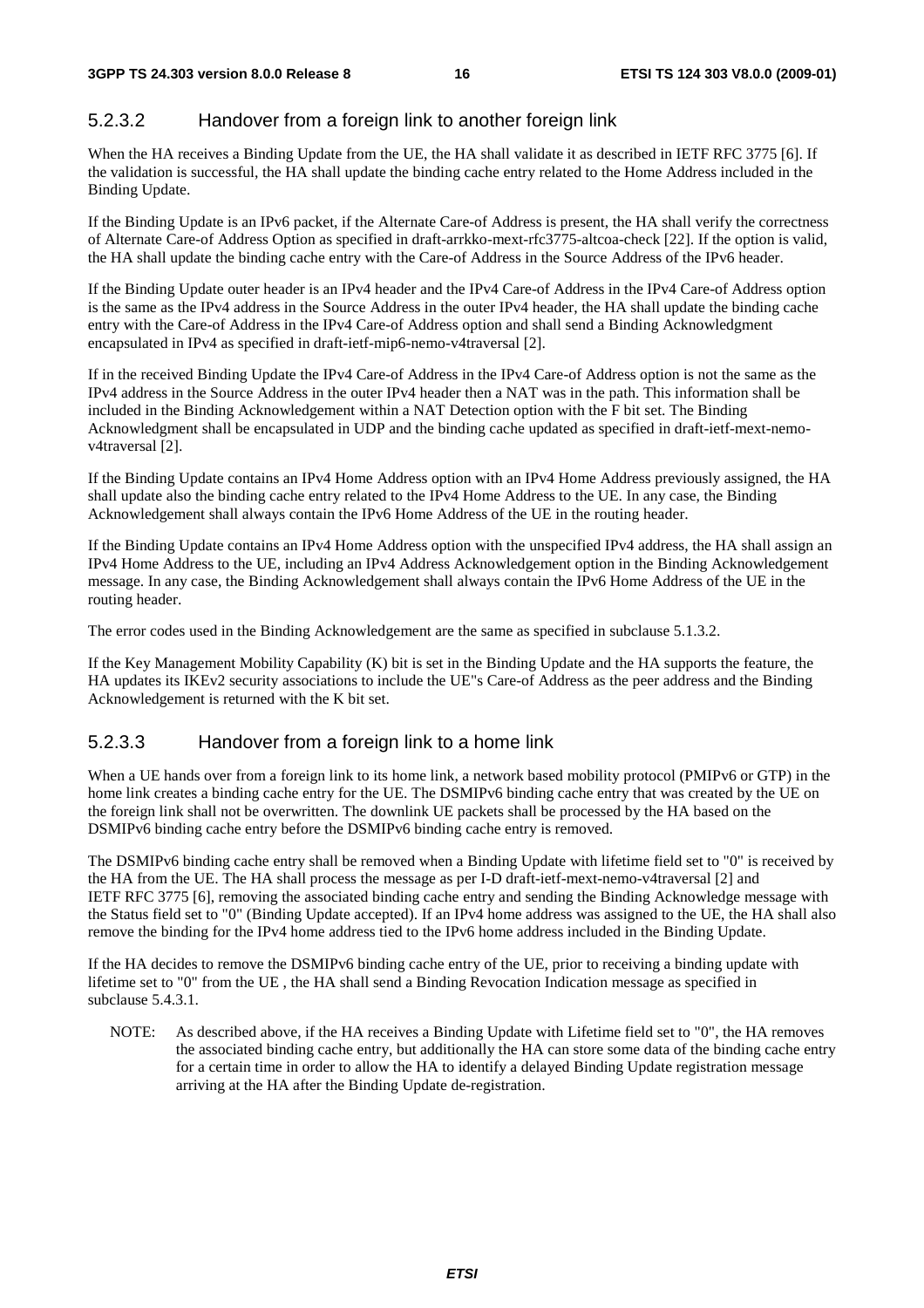### 5.3 Dual Stack Mobile IPv6 Re-Registration

### 5.3.1 General

The DSMIPv6 Re-Registration procedure can occur at any time when the UE is already registered at the HA. The procedure is initiated by the UE when it wishes to extend the lifetime of an existing registration, e.g. in case the lifetime is expiring. The procedure can also be initiated by the UE when it wishes to request an IPv4 home address. The procedure may also be initiated by the UE as a mechanism to refresh the NAT bindings in order to be reachable from the HA.

NOTE: The usage of BU messages for keepalive purposes can have impacts to the battery life of the UE. The UE can be configured to rate limiting or avoid NAT keepalive as specified in draft-ietf-mext-nemov4traversal [2].

### 5.3.2 UE procedures

As specified in IETF RFC 3775 [6], if the UE wants to extend the validity of an existing binding at the HA, the UE shall send a new Binding Update to the HA before the expiration of the lifetime indicated in the received Binding Acknowledgement, even if it is not changing its primary Care-of Address. This Binding Update is usually referred as periodic Binding Update.

The UE shall follow the rules described in IETF RC 3775 [6], draft-ietf-mext-nemo-v4traversal [2] and in subclause 5.1.2.4 to send a periodic Binding Update and handle the associated Binding Acknowledgement. As the UE has not performed any handover, the UE shall confirm the already registered CoA and shall indicate the desired lifetime value. In a periodic Binding Update the UE may request an IPv4 Home Address.

The UE may also send a re-registration Binding Update only of the purpose of requesting am IPv4 Home Address.

### 5.3.3 HA procedures

When the HA receives a periodic Binding Update message from the UE, it shall validate it as described in IETF RFC 3775 [6] draft-ietf-mext-nemo-v4traversal [2] and in subclause 5.1.3.2.

In processing a periodic Binding Update the HA shall follow the rules described in subclause 5.1.3.2.

If the HA accepts the Binding Update message, it shall update the lifetime and sequence number of the existing entry in its binding cache for the Home Address. The Care-of Address is not updated as the periodic Binding Update is not used to update the Care-of Address.

### 5.4 Dual-Stack Mobile IPv6 detach

### 5.4.1 General

The DSMIPv6 detach is performed by the UE to close the DSMIPv6 session and the respective IKEv2 session or by the network to inform the UE that it does not have access to a specific PDN through DSMIPv6 any longer. After the DSMIPv6 detach procedure, the UE still has IP connectivity provided by the access network.

There are two explicit detach procedures:

UE-initiated detach procedure: in this case the UE performs a DSMIPv6 de-registration with the HA and closes the IKEv2 session.

 HA-initiated detach procedure: in this case the HA informs the UE that the DSMIPv6 binding is no more valid. The UE shall then perform the network-initiated detach procedure.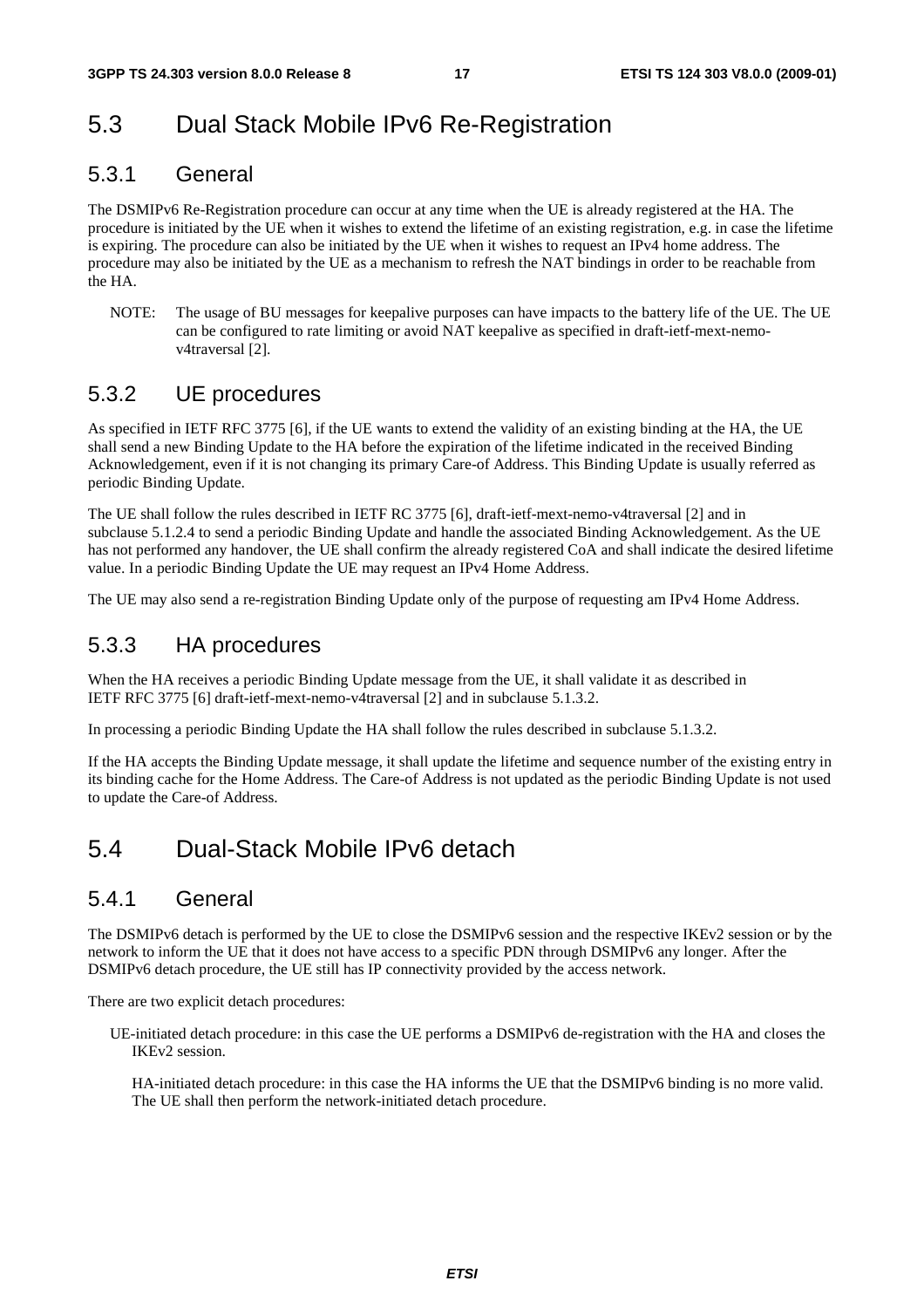### 5.4.2 UE procedures

### 5.4.2.1 Network-initiated detach

Upon receiving a Binding Revocation Indication (BRI) message according to draft-muhanna-mip6-bindingrevocation [19] from the HA, the UE first shall perform the required validity checks on the BRI according to draft-ietfmext-binding-revocation [19].

If the A (Acknowledge) flag is set in the BRI message, the UE shall send a Binding Revocation Acknowledgement (BRA) as specified in draft-ietf-mext-binding-revocation [19]. In this message the UE shall set the status field to "Success" to reflect that it has received the BRI message. The BRA message may be tunnelled in UDP or IPv4 as specified in subclause 5.1.2.4 for Binding Update messages.

The UE then shall remove the entry identified in the BRI as deregistered from its binding update list and shall use the procedures defined in IETF RFC 4306 [14] to remove the IPsec security associations associated with the DSMIPv6 registration as described in subclause 5.4.2.2.

#### 5.4.2.2 UE-initiated detach

To detach from a specific PDN to which it is connected through a DSMIPv6 session, the UE shall send a Binding Update with the Lifetime field set to 0 as specified in IETF RFC 3775 [6].

The UE shall use the procedures defined in the IKEv2 protocol in IETF RFC 4306 [14] to remove the IPsec security associations associated with the DSMIPv6 registration. The UE shall close the security associations associated with the DSMIPv6 registration and instruct the HA to do the same by sending the INFORMATIONAL request message including a DELETE payload. The Protocol ID in the DELETE payload shall be set to "1" (IKE) to indicate that all IPsec ESP security associations that were negotiated within the IKEv2 exchange shall be deleted.

### 5.4.3 HA procedures

#### 5.4.3.1 Network-initiated detach

As soon as it receives a trigger for network-initiated detach procedure (3GPP TS 29.273 [20]) the HA shall send a Binding Revocation Indication (BRI) message according to draft-ietf-mext-binding-revocation [19] to the UE. The message shall contain the Home Address, corresponding to the PDN connection which shall be removed. The HA shall set the A bit to 1 (Request a Binding Revocation Acknowledgement to be returned), the P (Proxy Binding) bit to 0 (Not Proxy MIPv6 binding) and G bit (Global) to 0 (only the PDN Connection specified by the HoA is removed). The revocation trigger value shall be set to 1 (Unspecified). The HA shall include a Home Address destination option containing the home address of the UE and shall not include any mobility option. The BRI message may be tunnelled in UDP or IPv4 as specified in subclause 5.1.3.2 for Binding Update messages.

The HA shall follow procedures according to draft-ietf-mext-binding-revocation [19] to await the receipt of a Binding Revocation Acknowledgment (BRA) message from the UE. These procedures are based on the timer MINDelayBRIs defined in draft-ietf-mext-binding-revocation [19]. The HA shall not remove the entry from its binding cache before receiving the BRA.

If the HA receives a Binding Update with Lifetime set to= 0 after initiating the network-initiated detach procedure, the HA should treat the BU as acknowledgement to the BRI for the purposes of completing the revocation procedures that are defined in draft-ietf-mext-binding-revocation [19]; in this case, the HA shall remove the respective entry in its binding cache, deleting the timer MINDelayBRIs and respond with a Binding Acknowledgement according to draftietf-mext-nemo-v4traversal [2] and IETF RFC 3775 [6].

### 5.4.3.2 UE-initiated detach

When the HA receives a Binding Update with the Lifetime field set to 0, it shall delete any existing entry for the Home Address included in the Binding Update. Then the HA shall send a Binding Acknowledgement as specified in draft-ietfmext-nemo-v4traversal [2] and IETF RFC 3775 [6].

On receipt of the INFORMATIONAL request message including a DELETE payload indicating that the UE is deleting the IPsec security associations associated with the DSMIPv6 registration, the HA shall close the IKE security association, and all IPsec ESP security associations that were negotiated within it towards the UE.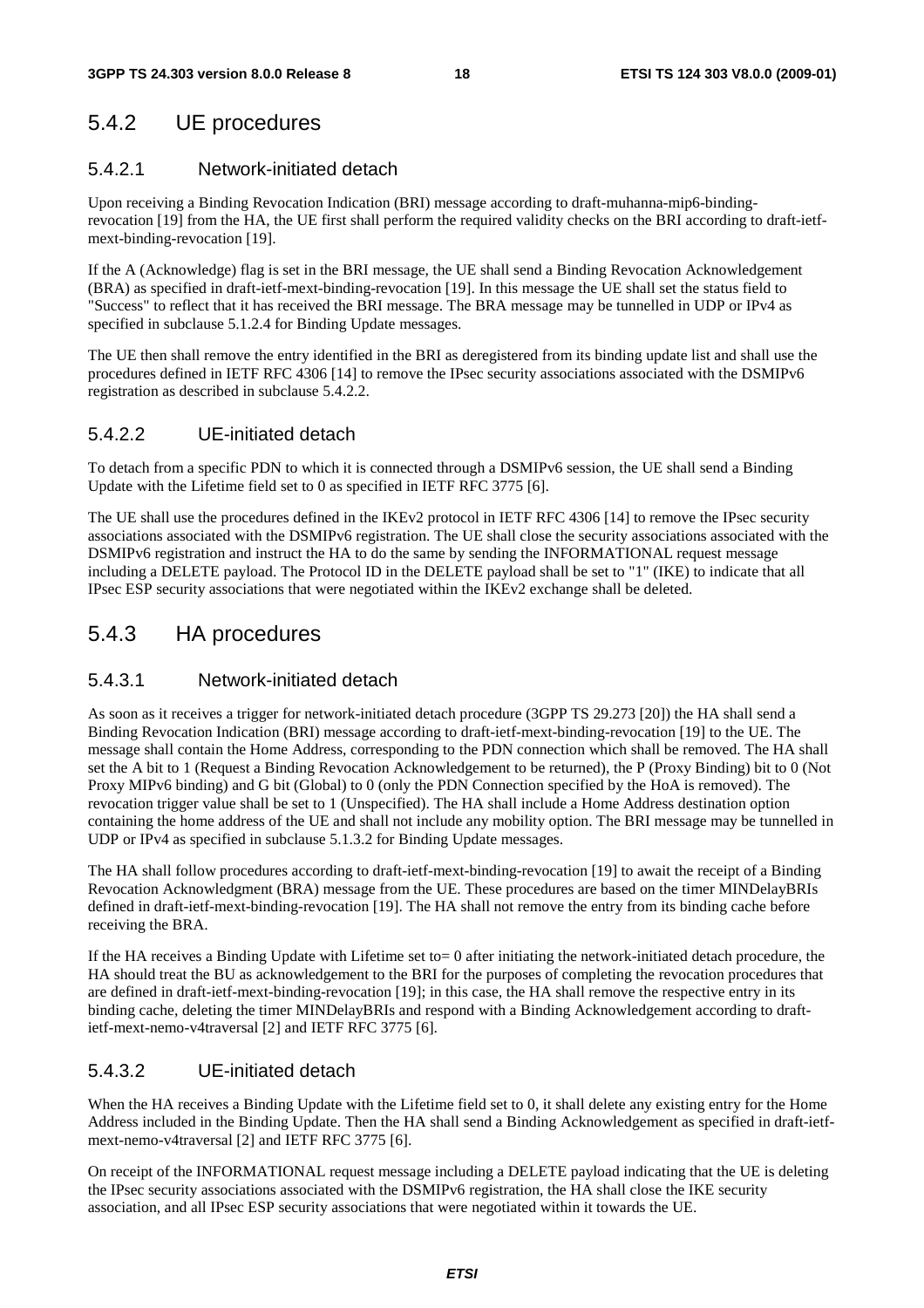## 5.5 Home Agent reallocation procedure

### 5.5.1 General

The HA reallocation procedure can occur during a DSMIPv6 initial attach procedure or a DSMIPv6 handover procedure.

### 5.5.2 UE procedures

When the UE receives a HA Switch message containing a HA address in the HA address field different from the initially discovered HA address, it shall validate it based on the rules specified in IETF RFC 3775 [6] and in IETF RFC 5142 [16]. If the packet is dropped due to the above tests, the UE shall follow the processing rules of IETF RFC 3775 [6].

Following the successful validation the UE shall send a Binding Update message with lifetime field set to zero to the initially discovered HA and shall stop using the HA for services. The UE shall immediately start the initial attach procedure with the HA provided by the network in the HA Switch message as specified in the subclause 5.1.

### 5.5.3 HA procedures

If during the DSMIPv6 security association establishment procedure defined in subclause 5.1 the HA receives from the 3GPP AAA Server a reallocation indication for the UE and the address of a target HA as specified in 3GPP TS 29.273 [20], the HA shall wait for the mobility binding to be established before sending the HA Switch message. The HA shall wait for the Binding Update from the UE and shall reply with a Binding Acknowledgment to the UE. Immediately afterward it shall send a HA Switch message to the UE. The Message Data field in the Mobility Header shall follow the format as per IETF RFC 5142[16] and shall include the target HA address to which the UE is to be reallocated. The HA shall not include the Binding Refresh Advice mobility option in the Mobility options field. The HA shall then send a Binding Acknowledgement to the UE when it receives the de-registration Binding Update from the UE.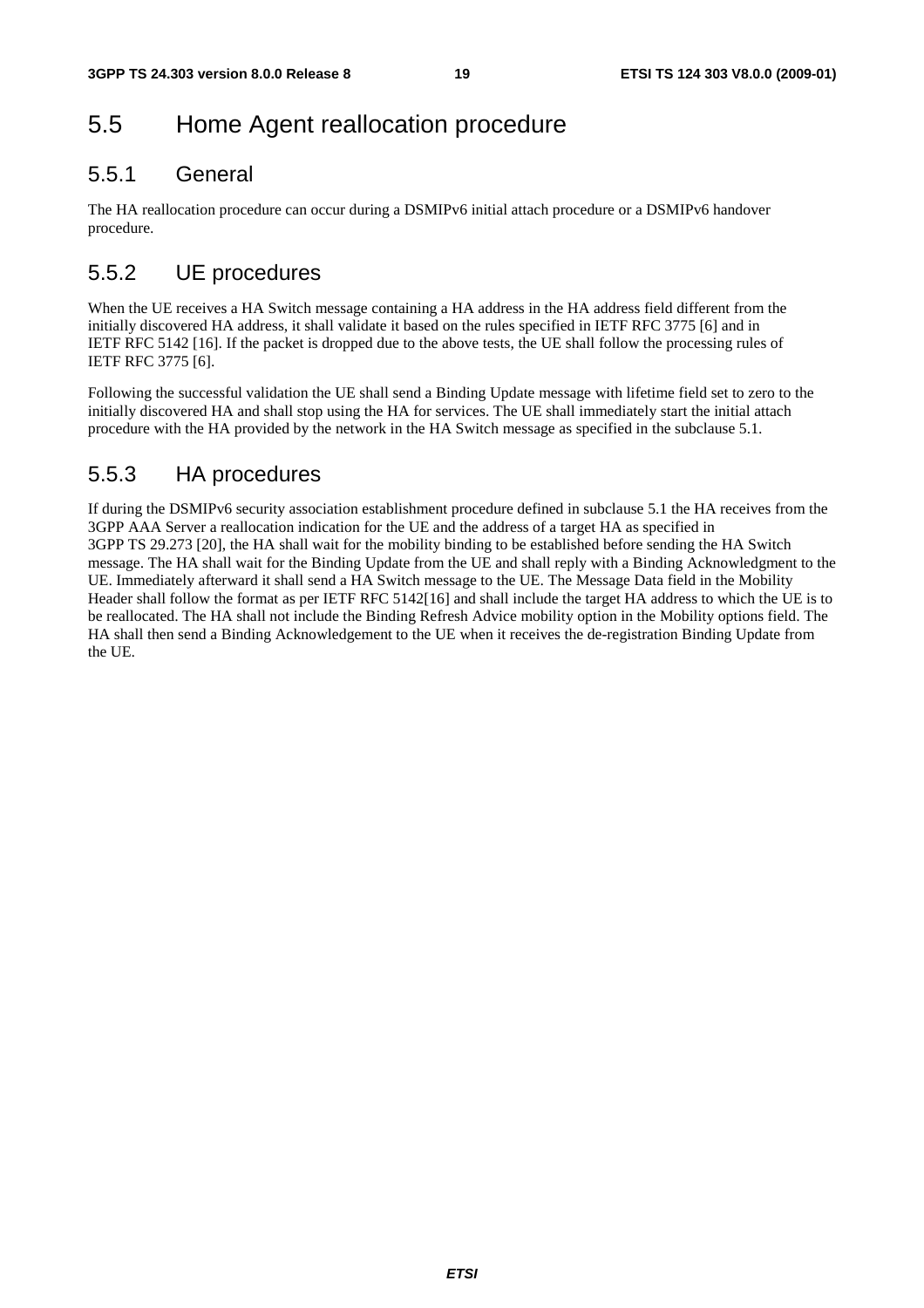## Annex A (normative): Message Details

## A.1 General

Only the message fields and the mobility options used in the DSMIPv6 procedures defined in this TS are present in this annex. Unspecified message fields and mobility options are not used by this specification.

The IP header, the home address destination option, and type 2 routing header option of the DSMIPv6 signalling messages are not included in this annex. They shall be set in the message as defined in the IETF RFC 3775 [6] and draft-ietf-mext-nemo-v4traversal [2].

## A.2 Initial Binding Registration

## A.2.1 Binding Update

The fields of a BU message for the DSMIPv6 Initial Binding Registration procedure are depicted in Table A.2.1-1.

The Mobility Options in a BU message for the DSMIPv6 Initial Binding Registration procedure are depicted in Table A.2.1-2.

| <b>Fields</b>                                    | <b>Fields Description</b>                                                                                                                                                                 | <b>Reference</b>                         |
|--------------------------------------------------|-------------------------------------------------------------------------------------------------------------------------------------------------------------------------------------------|------------------------------------------|
| Sequence Number                                  | Set to a monotonically increasing value.                                                                                                                                                  | <b>IETF RFC 3775 [6]</b>                 |
| Lifetime                                         | Set to the requested number of time units the binding<br>shall remain valid.                                                                                                              | <b>IETF RFC 3775 [6]</b>                 |
| Home Registration (H)                            | Set to "1" to indicate receiving node should act as this<br>node"s HA                                                                                                                     | <b>IETF RFC 3775 [6]</b>                 |
| Link-local Address<br>Compatibility (L)          | The Link-Local Address Compatibility (L) bit is set<br>when the home address reported by the mobile node<br>has the same interface identifier as the mobile node's<br>link-local address. | <b>IETF RFC 3775 [6]</b>                 |
| <b>Key Management Mobility</b><br>Capability (K) | Set as per UE capabilities with respect to IKEv2 SA<br>ability to survive mobility                                                                                                        | <b>IETF RFC 3775 [6]</b>                 |
| Acknowledge (A)                                  | Set to "1" to request an acknowledgement message.                                                                                                                                         | <b>IETF RFC 3775 [6]</b>                 |
| Force UDP encapsulation<br>request (F) Flag      | Set to "0" to indicate no forced UDP encapsulation                                                                                                                                        | draft-ietf-mext-nemo-<br>v4traversal [2] |
| TLV- format request (T) Flag                     | Set to "0" to indicate TLV format is not requested.                                                                                                                                       | draft-ietf-mext-nemo-<br>v4traversal [2] |

#### **Table A.2.1-1: Fields of a BU message for the DSMIPv6 Initial Binding Registration procedure**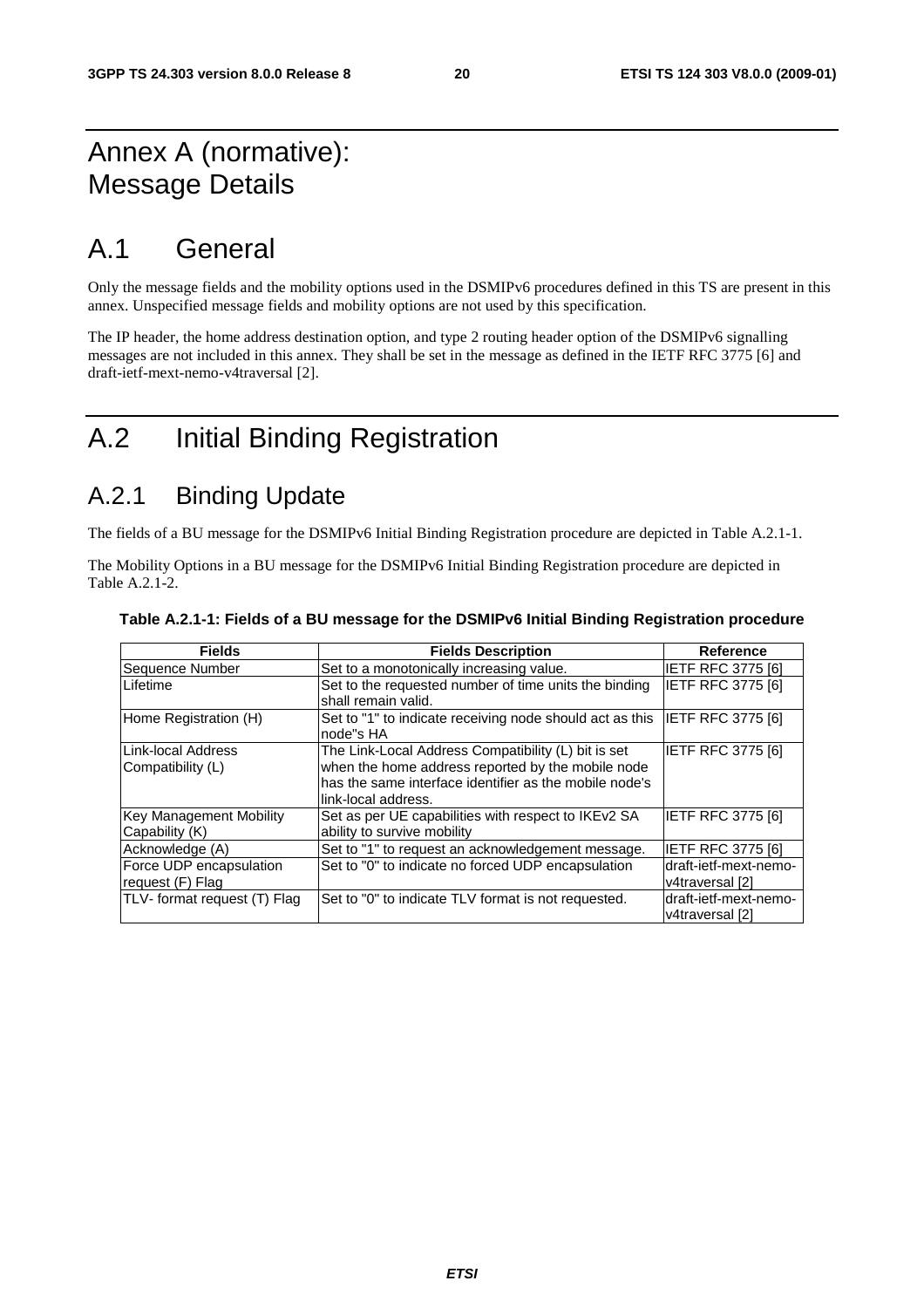| <b>Mobility Option</b>             | Cat. | <b>Mobility Option Description</b>                                                                                                                                                                                       | <b>Reference</b>                          |
|------------------------------------|------|--------------------------------------------------------------------------------------------------------------------------------------------------------------------------------------------------------------------------|-------------------------------------------|
|                                    |      |                                                                                                                                                                                                                          |                                           |
| <b>IPv4 Home Address</b><br>option | O    | Set to the value "0.0.0.0" to request allocation for the<br>UE. In this case the "P" flag is set indicating a request<br>for mobile network prefix.<br>The Prefix Length is set to the requested prefix length<br>of 32. | draft-ietf-mext-nemo-<br>v4traversal [2]  |
| <b>IPv 4 Care-of Address</b>       | C    | Set to the IPv4 Care-of address when in an IPv4<br>Access Network.                                                                                                                                                       | Idraft-ietf-mext-nemo-<br>v4traversal [2] |
| Alternate Care-of<br>Address       | O    | May be used (in addition to the Source address of the<br>IPv6 packet) to carry the IPv6 care-of address when in<br>an IPv6 access network.                                                                               | <b>IETF RFC 3775 [6]</b>                  |

**Table A.2.1-2: Mobility Options in a BU message for the DSMIPv6 Initial Binding Registration procedure** 

## A.2.2 Binding Acknowledgement

The fields of a BA message for the DSMIPv6 Initial Binding Registration procedure are depicted in Table A.2.2-1.

The Mobility Options in a BA message for the DSMIPv6 Initial Binding Registration procedure are depicted in Table A.2.2-2.

| Table A.2.2-1: Fields of a BA message for the DSMIPv6 Initial Binding Registration procedure |  |
|----------------------------------------------------------------------------------------------|--|
|----------------------------------------------------------------------------------------------|--|

| <b>Fields</b>                  | <b>Fields Description</b>                              | <b>Reference</b>          |
|--------------------------------|--------------------------------------------------------|---------------------------|
| Status                         | Set to indicate the result.                            | <b>IETF RFC 3775 [6]</b>  |
| <b>Key Management Mobility</b> | Set as per UE request and HA ability to support the    | <b>IETF RFC 3775 [6],</b> |
| Capability (K)                 | feature of updating the IKE SA based on Binding        | draft-ietf-mext-nemo-     |
|                                | Update processing                                      | v4traversal [2]           |
|                                |                                                        |                           |
| TLV Tunnel Format (T)          | Set to "0"                                             | draft-ietf-mext-nemo-     |
|                                |                                                        | v4traversal [2]           |
| Sequence Number                | Set to the value received in the corresponding Binding | <b>IETF RFC 3775 [6]</b>  |
|                                | Update.                                                |                           |
| Lifetime                       | Set to the granted number of time units of 4 seconds   | <b>IETF RFC 3775 [6]</b>  |
|                                | the binding shall remain valid.                        |                           |

#### **Table A.2.2-2: Mobility Options in a BA message for the DSMIPv6 Initial Binding Registration procedure**

| <b>Mobility Option</b>   | Cat. | <b>Mobility Option Description</b>                                      | Reference                |
|--------------------------|------|-------------------------------------------------------------------------|--------------------------|
| <b>IPv4 Home Address</b> | С    | If IPv4 Home Address option is present in the                           | draft-ietf-mext-nemo-    |
| Acknowledgment           |      | corresponding BU, IPv4 Home Address is set to the                       | v4traversal [2]          |
| option                   |      | IPv4 Home Address allocated for the UE. The                             |                          |
|                          |      | supporting Status field and Pref-len are set accordingly.               |                          |
| NAT Detection Option     | C    | When present the option contains the F Flag which                       | draft-ietf-mext-nemo-    |
|                          |      | indicates to the UE that UDP encapsulation is required. v4traversal [2] |                          |
|                          |      | Option contains an optionally Refresh Time for the UE                   |                          |
|                          |      | to refresh the NAT binding.                                             |                          |
| <b>Binding Refresh</b>   | O    | Contains a Refresh Interval in units of four seconds                    | <b>IETF RFC 3775 [6]</b> |
| Advice                   |      | indicating the remaining time until the UE should send                  |                          |
|                          |      | a new home registration to the HA.                                      |                          |

## A.2.3 Binding Error

The fields of a BE message for the DSMIPv6 Initial Binding Registration procedure are depicted in Table A.2.3-1.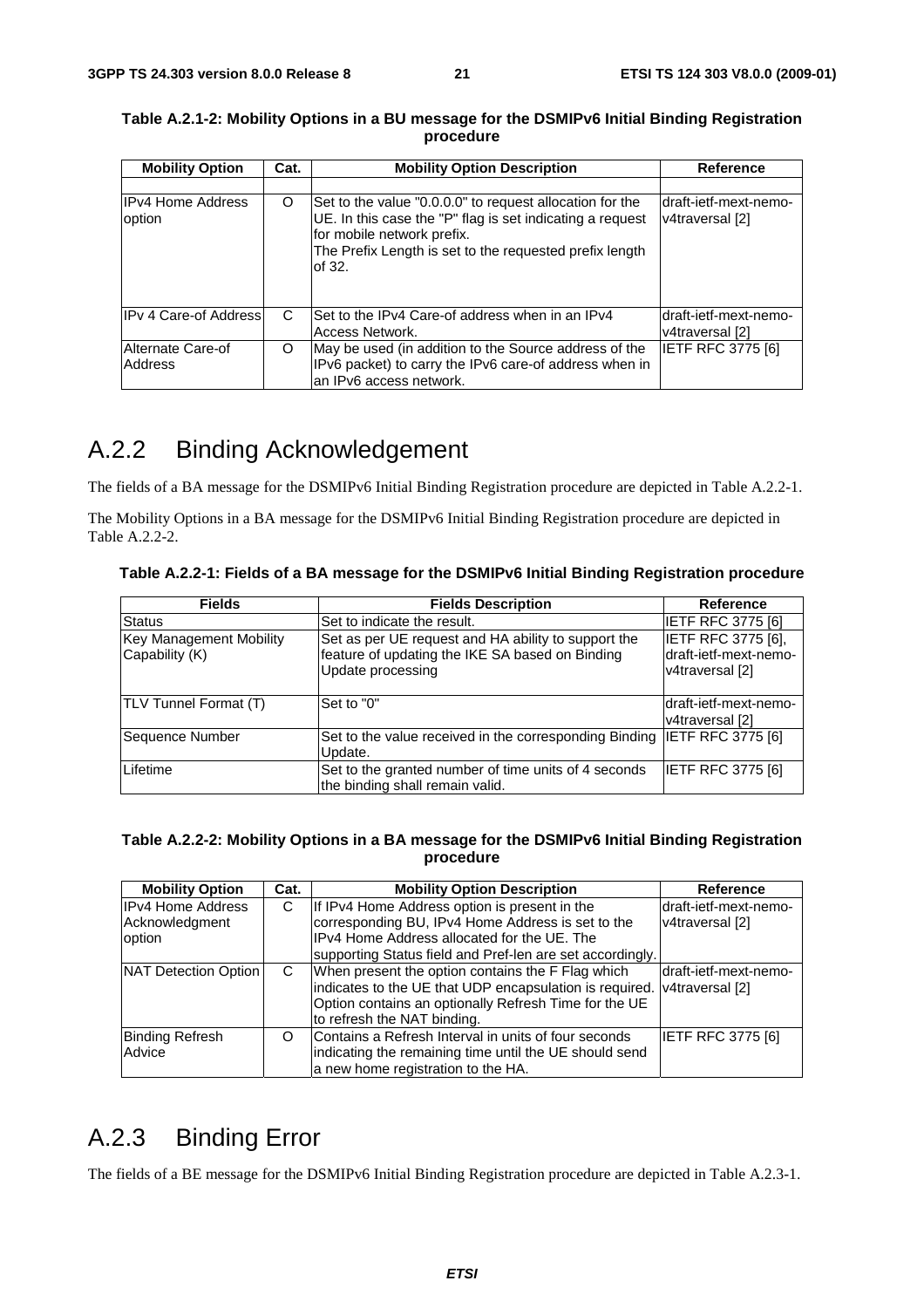| <b>Fields</b>       | <b>Fields Description</b>                                                      | Reference                |
|---------------------|--------------------------------------------------------------------------------|--------------------------|
| <b>Status</b>       | Set to indicate the result.                                                    | <b>IETF RFC 3775 [6]</b> |
| <b>Home Address</b> | IThe home address that was contained in the Home<br>Address destination option | <b>IETF RFC 3775 [6]</b> |

**Table A.2.3-1: Fields of a BE message for the DSMIPv6 Initial Binding Registration procedure** 

## A.3 Re-Registration

## A.3.1 Binding Update

The fields of a BU message for the DSMIPv6 Re-Registration procedure are depicted in Table A.3.1-1.

The Mobility Options in a PBU message for the DSMIPv6 Re-Registration procedure are depicted in Table A.3.1-2.

| <b>Fields</b>                               | <b>Fields Description</b>                                                                                                                                                                 | Reference                                |
|---------------------------------------------|-------------------------------------------------------------------------------------------------------------------------------------------------------------------------------------------|------------------------------------------|
| Sequence Number                             | Set to a monotonically increasing value.                                                                                                                                                  | <b>IETF RFC 3775 [6]</b>                 |
| Lifetime                                    | Set to the requested number of time units the binding<br>shall remain valid.                                                                                                              | <b>IETF RFC 3775 [6]</b>                 |
| Home Registration (H)                       | Set to "1" to indicate receiving node should act as this IETF RFC 3775 [6]<br>node"s HA                                                                                                   |                                          |
| Link-local Address<br>Compatibility (L)     | The Link-Local Address Compatibility (L) bit is set<br>when the home address reported by the mobile node<br>has the same interface identifier as the mobile node's<br>link-local address. | IETF RFC 3775 [6]                        |
| Key Management Mobility<br>Capability (K)   | Set as per UE capabilities with respect to IKEv2 SA<br>ability to survive mobility                                                                                                        | IETF RFC 3775 [6]                        |
| Acknowledge (A)                             | Set to "1" to request an acknowledgement message.                                                                                                                                         | IETF RFC 3775 [6]                        |
| Force UDP encapsulation<br>request (F) Flag | Set to "0" to indicate no forced UDP encapsulation                                                                                                                                        | draft-ietf-mext-nemo-<br>v4traversal [2] |
| TLV- format request (T) Flag                | Set to "0" to indicate TLV format is not requested.                                                                                                                                       | draft-ietf-mext-nemo-<br>v4traversal [2] |

#### **Table A.3.1-2: Mobility Options in a BU message for the DSMIPv6 Re-Registration procedure**

| <b>Mobility Option</b>   | Cat. | <b>Mobility Option Description</b>                                                                                                                                                                                                                                 | Reference                                |
|--------------------------|------|--------------------------------------------------------------------------------------------------------------------------------------------------------------------------------------------------------------------------------------------------------------------|------------------------------------------|
| <b>IPv4 Home Address</b> | C    | If the UE has previously registered IPv4 home address                                                                                                                                                                                                              | draft-ietf-mext-nemo-                    |
| option                   |      | it is included in the option. The "P" flag is not set. The                                                                                                                                                                                                         | v4traversal [2]                          |
|                          |      | Prefix Length is set to the requested prefix length of 32.                                                                                                                                                                                                         |                                          |
|                          |      | If the UE has no IPv4 Home address it may set the<br>value "0.0.0.0" to request allocation for the UE. In this<br>case the "P" flag is set indicating a request for mobile<br>network prefix.<br>The Prefix Length is set to the requested prefix length<br>of 32. |                                          |
| IPv 4 Care-of Address    | C.   | Set to the IPv4 Care-of address (same value as was<br>set in the Initial BU) when in an IPv4 Access Network                                                                                                                                                        | draft-ietf-mext-nemo-<br>v4traversal [2] |
| Alternate Care-of        | O    | May be used (in addition to the Source address of the                                                                                                                                                                                                              | <b>IETF RFC 3775 [6]</b>                 |
| Address                  |      | IPv6 packet) to carry the IPv6 care-of address when in                                                                                                                                                                                                             |                                          |
|                          |      | an IPv6 access network.                                                                                                                                                                                                                                            |                                          |

### A.3.2 Binding Acknowledgement

The fields of a BA message for the DSMIPv6 Re-Registration procedure are depicted in Table A.3.2-1.

The Mobility Options in a BA message for the DSMIPv6 Re-Registration procedure are depicted in Table A.3.2-2.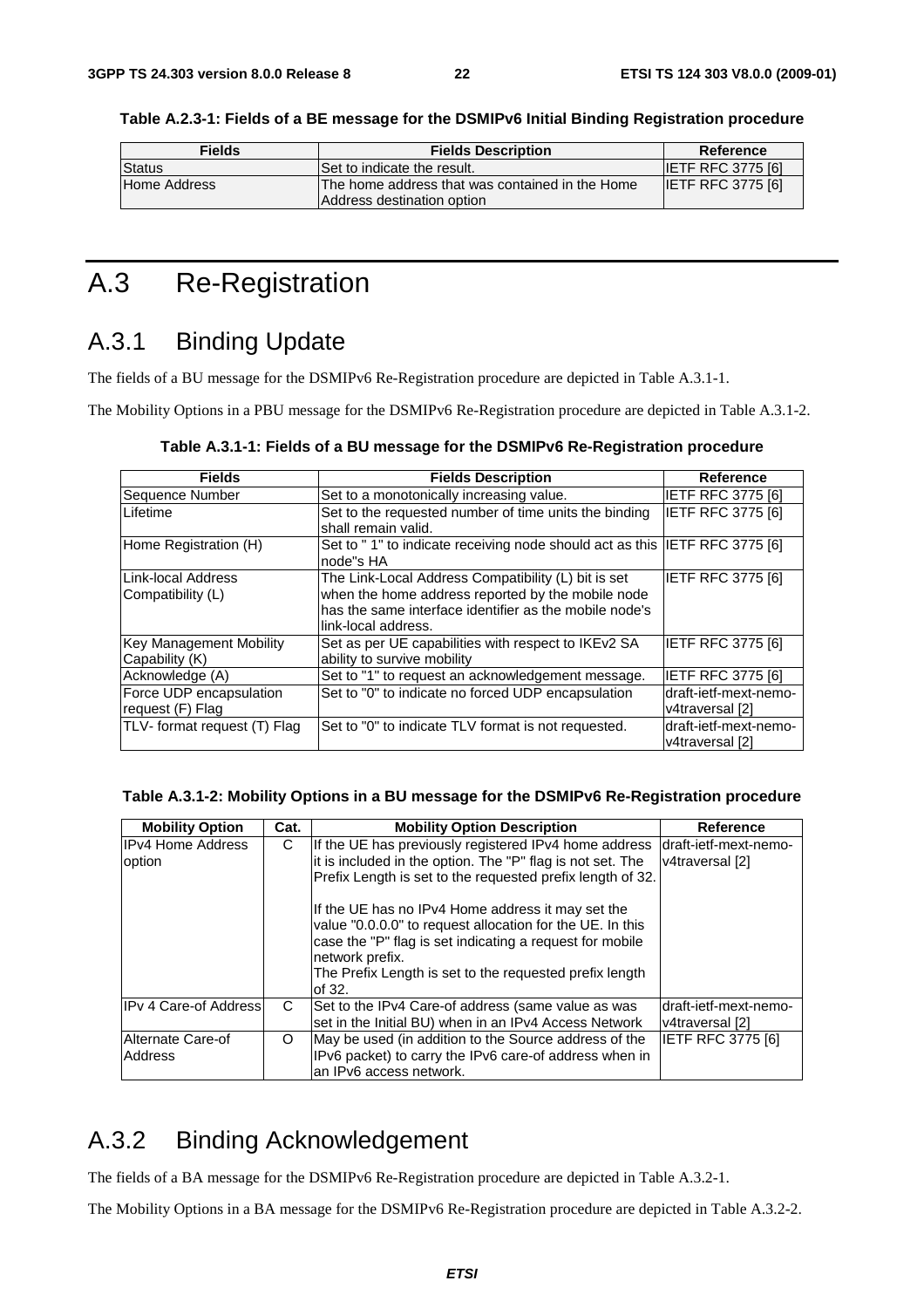| <b>Fields</b>                                    | <b>Fields Description</b>                                                                                                                                          | Reference                                                      |
|--------------------------------------------------|--------------------------------------------------------------------------------------------------------------------------------------------------------------------|----------------------------------------------------------------|
| <b>Status</b>                                    | Set to indicate the result.                                                                                                                                        | <b>IETF RFC 3775 [6]</b>                                       |
| <b>Key Management Mobility</b><br>Capability (K) | Set as per UE request and HA ability to support the<br>feature of updating the IKE SA based on Binding<br>Update processing                                        | IETF RFC 3775 [6],<br>draft-ietf-mext-nemo-<br>v4traversal [2] |
| TLV Tunnel Format (T)                            | Set to "0"                                                                                                                                                         | draft-ietf-mext-nemo-<br>v4traversal [2]                       |
| Sequence Number                                  | Set to the value received in the corresponding Binding<br>Update or the last accepted sequence number in the<br>case of Status 135 ("Sequence Number out of window | <b>IETF RFC 3775 [6]</b>                                       |
| Lifetime                                         | Set to the granted number of time units of 4 seconds<br>the binding shall remain valid.                                                                            | <b>IETF RFC 3775 [6]</b>                                       |

**Table A.3.2-1: Fields of a BA message for the DSMIPv6 Re-Registration procedure** 

#### **Table A.3.2-2: Mobility Options in a BA message for the DSMIPv6 Re-Registration procedure**

| <b>Mobility Option</b> | Cat.     | <b>Mobility Option Description</b>                       | <b>Reference</b>      |
|------------------------|----------|----------------------------------------------------------|-----------------------|
| IPv4 Home Address      | C        | If IPv4 Home Address option is present in the            | draft-ietf-mext-nemo- |
| Acknowledgment         |          | corresponding BU, IPv4 Home Address is set to the        | v4traversal [2]       |
| option                 |          | IPv4 Home Address previously allocated for the UE or     |                       |
|                        |          | to a dynamically allocated value if the UE had no        |                       |
|                        |          | previous IPv4 home address and requested one at with     |                       |
|                        |          | the BU. The supporting Status field and Pref-len are set |                       |
|                        |          | accordingly.                                             |                       |
| NAT Detection Option   | C.       | When present the option contains the F Flag which        | draft-ietf-mext-nemo- |
|                        |          | indicates to the UE that UDP encapsulation is required.  | v4traversal [2]       |
|                        |          | Option contains an optionally Refresh Time for the UE    |                       |
|                        |          | to refresh the NAT binding.                              |                       |
| Binding Refresh        | $\Omega$ | Contains a Refresh Interval in units of four seconds     | IETF RFC 3775 [6]     |
| Advice                 |          | indicating the remaining time until the UE should send   |                       |
|                        |          | a new home registration to the HA.                       |                       |

## A.4 Handover

## A.4.1 Binding Update

The fields of a BU message for the DSMIPv6 Handover procedure are depicted in Table A.4.1-1.

The Mobility Options in a PBU message for the DSMIPv6 Handover procedure are depicted in Table A.4.1-2.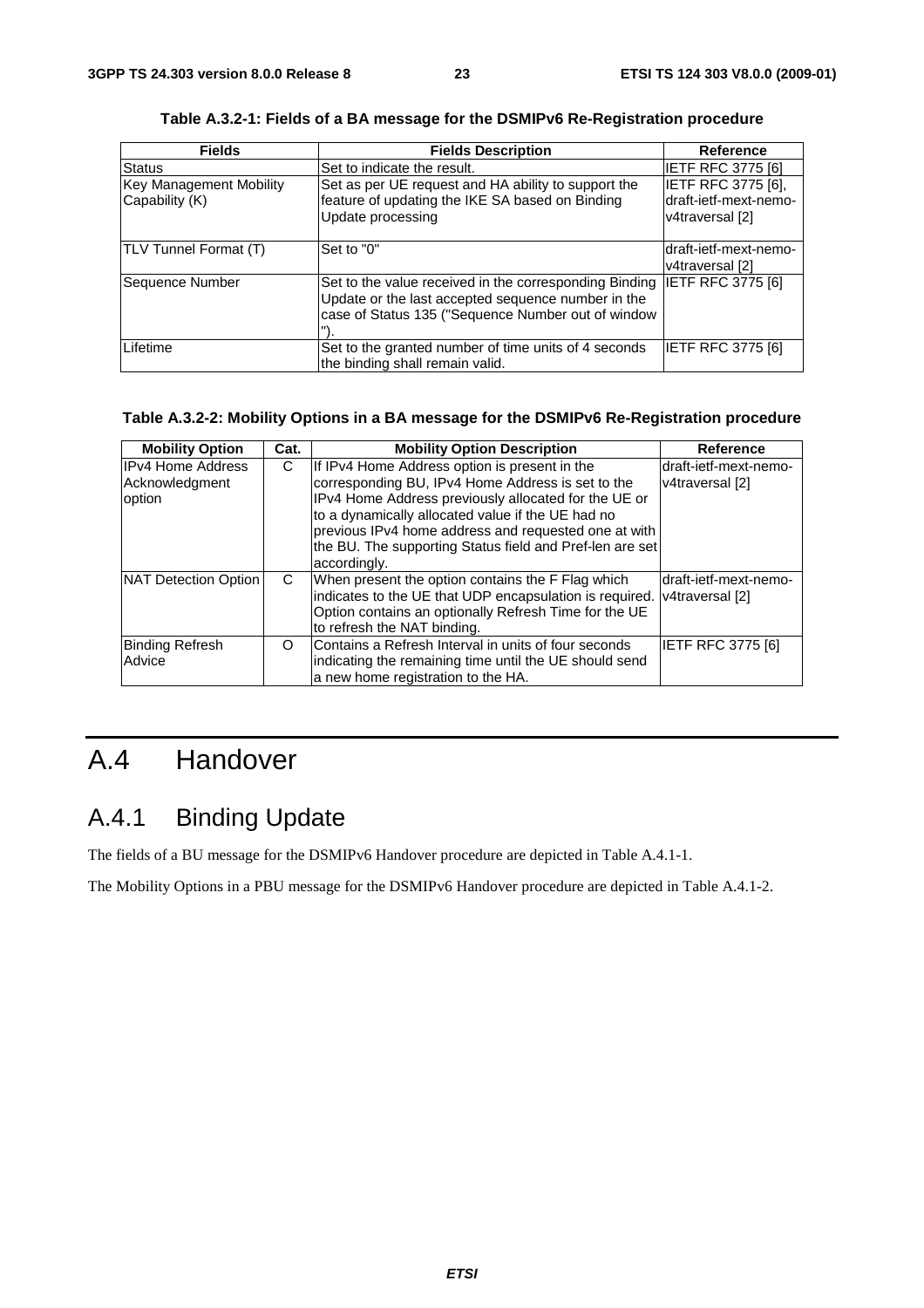| <b>Fields</b>                                    | <b>Fields Description</b>                                                                                                                                                                 | <b>Reference</b>                         |
|--------------------------------------------------|-------------------------------------------------------------------------------------------------------------------------------------------------------------------------------------------|------------------------------------------|
| Sequence Number                                  | Set to a monotonically increasing value.                                                                                                                                                  | <b>IETF RFC 3775 [6]</b>                 |
| Lifetime                                         | Set to the requested number of time units the binding<br>shall remain valid.                                                                                                              | <b>IETF RFC 3775 [6]</b>                 |
| Home Registration (H)                            | Set to "1" to indicate receiving node should act as this<br>node"s HA                                                                                                                     | <b>IETF RFC 3775 [6]</b>                 |
| Link-local Address<br>Compatibility (L)          | The Link-Local Address Compatibility (L) bit is set<br>when the home address reported by the mobile node<br>has the same interface identifier as the mobile node's<br>link-local address. | <b>IETF RFC 3775 [6]</b>                 |
| <b>Key Management Mobility</b><br>Capability (K) | Set as per UE capabilities with respect to IKEv2 SA<br>ability to survive mobility                                                                                                        | <b>IETF RFC 3775 [6]</b>                 |
| Acknowledge (A)                                  | Set to "1" to request an acknowledgement message.                                                                                                                                         | <b>IETF RFC 3775 [6]</b>                 |
| Force UDP encapsulation<br>request (F) Flag      | Set to "0" to indicate no forced UDP encapsulation                                                                                                                                        | draft-ietf-mext-nemo-<br>v4traversal [2] |
| TLV- format request (T) Flag                     | Set to "0" to indicate TLV format is not requested.                                                                                                                                       | draft-ietf-mext-nemo-<br>v4traversal [2] |

**Table A.4.1-1: Fields of a BU message for the DSMIPv6 Handover procedure** 

#### **Table A.4.1-2: Mobility Options in a BU message for the DSMIPv6 Handover procedure**

| <b>Mobility Option</b>             | Cat. | <b>Mobility Option Description</b>                                                                                                                                                                                                                                                                                                                                                                                                    | Reference                                 |
|------------------------------------|------|---------------------------------------------------------------------------------------------------------------------------------------------------------------------------------------------------------------------------------------------------------------------------------------------------------------------------------------------------------------------------------------------------------------------------------------|-------------------------------------------|
| <b>IPv4 Home Address</b><br>option | C    | For dynamic allocation, set to the value "0.0.0.0" to<br>request allocation for the UE. In this case the "P" flag<br>is set indicating a request for mobile network prefix.<br>The Prefix Length is set to the requested prefix length<br>lof 32.<br>If the UE already has an IPv4 Home Address the IPv4<br>home address is set to the previously allocated value.<br>The "P" flag is set to zero. The Prefix Length is set to<br>32. | Idraft-ietf-mext-nemo-<br>v4traversal [2] |
| <b>IPv 4 Care-of Address</b>       | C    | ISet to the IPv4 Care-of address when in an IPv4<br>Access Network.                                                                                                                                                                                                                                                                                                                                                                   | Idraft-ietf-mext-nemo-<br>v4traversal [2] |
| Alternate Care-of<br>Address       | O    | May be used (in addition to the Source address of the<br>IPv6 packet) to carry the IPv6 care-of address when in<br>lan IPv6 access network.                                                                                                                                                                                                                                                                                           | <b>IETF RFC 3775 [6]</b>                  |

## A.4.2 Binding Acknowledgement

The fields of a BA message for the DSMIPv6 Handover procedure are depicted in Table A.4.2-1.

The Mobility Options in a BA message for the DSMIPv6 Handover procedure are depicted in Table A.4.2-2.

**Table A.4.2-1: Fields of a BA message for the DSMIPv6 Handover procedure** 

| <b>Fields</b>                             | <b>Fields Description</b>                                                                                                                                                 | Reference                                                      |
|-------------------------------------------|---------------------------------------------------------------------------------------------------------------------------------------------------------------------------|----------------------------------------------------------------|
| Status                                    | Set to indicate the result.                                                                                                                                               | <b>IETF RFC 3775 [6]</b>                                       |
| Key Management Mobility<br>Capability (K) | Set as per UE request and HA ability to support the<br>feature of updating the IKE SA based on Binding<br>Update processing                                               | IETF RFC 3775 [6],<br>draft-ietf-mext-nemo-<br>v4traversal [2] |
| TLV Tunnel Format (T)                     | Set to "0"                                                                                                                                                                | draft-ietf-mext-nemo-<br>v4traversal [2]                       |
| Sequence Number                           | Set to the value received in the corresponding Binding<br>Update or the last accepted sequence number in the<br>case of Status 135 (" Sequence Number out of<br>window"). | IETF RFC 3775 [6]                                              |
| Lifetime                                  | Set to the granted number of time units of 4 seconds<br>the binding shall remain valid.                                                                                   | <b>IETF RFC 3775 [6]</b>                                       |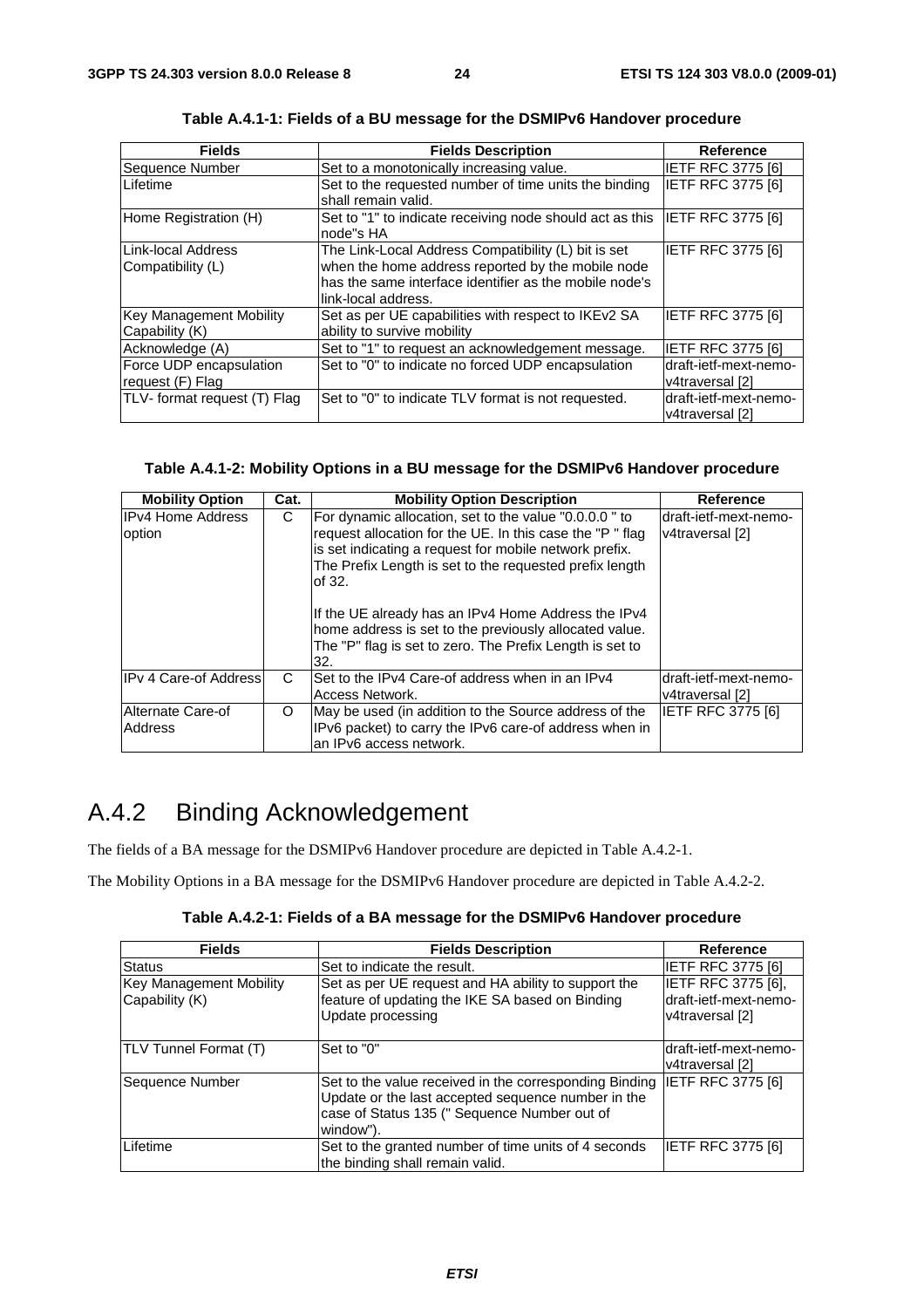| <b>Mobility Option</b>                               | Cat. | <b>Mobility Option Description</b>                                                                                                                                                                                                                                          | Reference                                 |
|------------------------------------------------------|------|-----------------------------------------------------------------------------------------------------------------------------------------------------------------------------------------------------------------------------------------------------------------------------|-------------------------------------------|
| <b>IPv4 Home Address</b><br>Acknowledgment<br>option | С    | If IPv4 Home Address option is present in the<br>corresponding BU, IPv4 Home Address is set to the<br>IPv4 Home Address either newly allocated for the UE<br>or previously assigned prior to the Handover. The<br>supporting Status field and Pref-len are set accordingly. | ldraft-ietf-mext-nemo-<br>v4traversal [2] |
| NAT Detection Option                                 | C    | When present the option contains the F Flag which<br>indicates to the UE that UDP encapsulation is required. v4traversal [2]<br>Option contains an optionally Refresh Time for the UE<br>to refresh the NAT binding.                                                        | draft-ietf-mext-nemo-                     |
| <b>Binding Refresh</b><br>Advice                     | O    | Contains a Refresh Interval in units of four seconds<br>indicating the remaining time until the UE should send<br>a new home registration to the HA.                                                                                                                        | <b>IETF RFC 3775 [6]</b>                  |

**Table A.4.2-2: Mobility Options in a BA message for the DSMIPv6 Handover procedure** 

## A.5 UE-initiated Detach

## A.5.1 Binding Update

The fields of a BU message for the DSMIPv6 UE-Initiated Detach are depicted in Table A.5.1-1.

The Mobility Options in a PBU message for the DSMIPv6 UE-Initiated Detach are depicted in Table A.5.1-2.

| <b>Fields</b>                                    | <b>Fields Description</b>                                                                                                                                                                  | <b>Reference</b>                         |
|--------------------------------------------------|--------------------------------------------------------------------------------------------------------------------------------------------------------------------------------------------|------------------------------------------|
| Sequence Number                                  | Set to a monotonically increasing value.                                                                                                                                                   | <b>IETF RFC 3775 [6]</b>                 |
| Lifetime                                         | Set to a value of "0" indicating that the Binding Cache<br>entry for the UE is to be deleted.                                                                                              | IETF RFC 3775 [6]                        |
| Home Registration (H)                            | Set to "1" to indicate receiving node should act as this<br>node"s HA                                                                                                                      | <b>IETF RFC 3775 [6]</b>                 |
| Link-local Address<br>Compatibility (L)          | The Link-Local Address Compatibility (L) bit is set<br>when the home address reported by the mobile node<br>has the same interface identifier as the mobile node's<br>llink-local address. | <b>IETF RFC 3775 [6]</b>                 |
| <b>Key Management Mobility</b><br>Capability (K) | Set as per UE capabilities with respect to IKEv2 SA<br>ability to survive mobility                                                                                                         | IETF RFC 3775 [6]                        |
| Acknowledge (A)                                  | Set to "1" to request an acknowledgement message.                                                                                                                                          | <b>IETF RFC 3775 [6]</b>                 |
| Force UDP encapsulation<br>request (F) Flag      | Set to "0" to indicate no forced UDP encapsulation                                                                                                                                         | draft-ietf-mext-nemo-<br>v4traversal [2] |
| TLV- format request (T) Flag                     | Set to "0" to indicate TLV format is not requested.                                                                                                                                        | draft-ietf-mext-nemo-<br>v4traversal [2] |

**Table A.5.1-1: Fields of a BU message for the DSMIPv6 UE-Initiated Detach procedure** 

#### **Table A.5.1-2: Mobility Options in a BU message for the DSMIPv6 UE-Initiated Detach procedure**

| <b>Mobility Option</b>       | Cat. | <b>Mobility Option Description</b>                     | Reference                |
|------------------------------|------|--------------------------------------------------------|--------------------------|
| <b>IPv4 Home Address</b>     | O    | Set to the UE"s previously registered value. The "P"   | Idraft-ietf-mext-nemo-   |
| <b>loption</b>               |      | flag is set to zero. The Prefix Length is set to 32.   | v4traversal [2]          |
| <b>IPv 4 Care-of Address</b> | C    | Set to the IPv4 Care-of address when in an IPv4        | ldraft-ietf-mext-nemo-   |
|                              |      | Access Network.                                        | v4traversal [2]          |
| Alternate Care-of            | O    | May be used (in addition to the Source address of the  | <b>IETF RFC 3775 [6]</b> |
| Address                      |      | IPv6 packet) to carry the IPv6 care-of address when in |                          |
|                              |      | an IPv6 access network.                                |                          |

## A.5.2 Binding Acknowledgement

The fields of a BA message for the DSMIPv6 Initial Binding Registration procedure are depicted in Table A.5.2-1.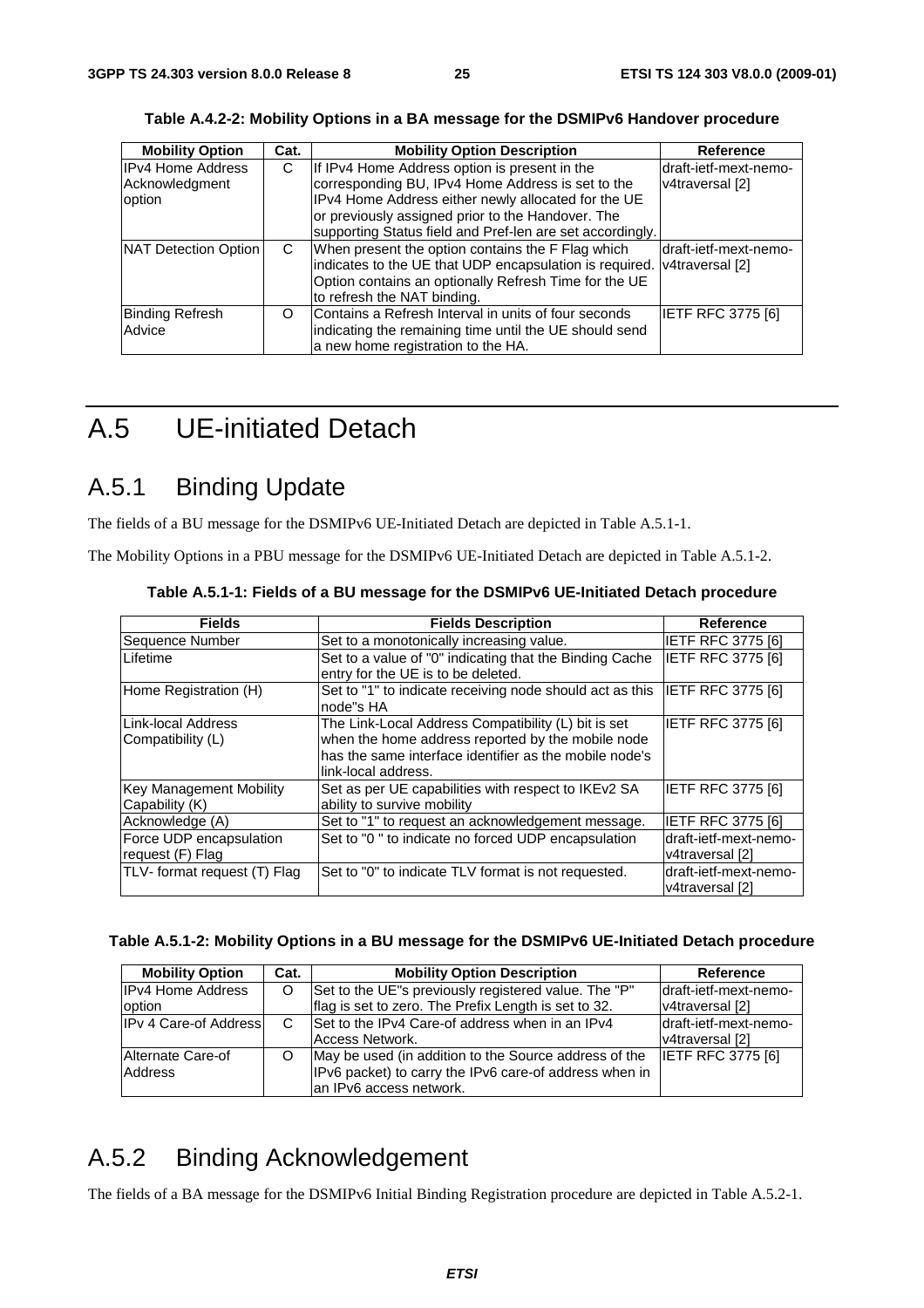The Mobility Options in a BA message for the DSMIPv6 Initial Binding Registration procedure are depicted in Table A.5.2-2.

| <b>Fields</b>                             | <b>Fields Description</b>                                                                                                                                                | <b>Reference</b>                                               |
|-------------------------------------------|--------------------------------------------------------------------------------------------------------------------------------------------------------------------------|----------------------------------------------------------------|
| Status                                    | Set to indicate the result.                                                                                                                                              | IETF RFC 3775 [6]                                              |
| Key Management Mobility<br>Capability (K) | Set as per UE request and HA ability to support the<br>feature of updating the IKE SA based on Binding<br>Update processing                                              | IETF RFC 3775 [6],<br>draft-ietf-mext-nemo-<br>v4traversal [2] |
| <b>TLV Tunnel Format (T)</b>              | Set to "0"                                                                                                                                                               | Idraft-ietf-mext-nemo-<br>v4traversal [2]                      |
| Sequence Number                           | Set to the value received in the corresponding Binding<br>Update or the last accepted sequence number in the<br>case of Status 135 ("Sequence Number out of<br>window"). | <b>IETF RFC 3775 [6]</b>                                       |
| Lifetime                                  | Set to "0".                                                                                                                                                              | <b>IETF RFC 3775 [6]</b>                                       |

**Table A.5.2-1: Fields of a BA message for the DSMIPv6 UE-Initiated Detach procedure** 

#### **Table A.5.2-2: Mobility Options in a BA message for the DSMIPv6 UE-Initiated Detach procedure**

| <b>Mobility Option</b>                               | Cat. | <b>Mobility Option Description</b>                                                                                                                                                         | Reference              |
|------------------------------------------------------|------|--------------------------------------------------------------------------------------------------------------------------------------------------------------------------------------------|------------------------|
| <b>IPv4 Home Address</b><br>Acknowledgment<br>option |      | If present in the BU the IPv4 Home Address is set to<br>the IPv4 Home Address that is now de-registered. The v4traversal [2]<br>pref-len is set to "32" and the supporting Status field is | ldraft-ietf-mext-nemo- |
|                                                      |      | set accordingly.                                                                                                                                                                           |                        |

## A.6 Network-initiated detach

### A.6.1 Binding Revocation Indication Message

The fields of a Binding Revocation Indication message for the Network-Initiated Detach are depicted in Table A.6.1-1.

The Mobility Options in a Binding Revocation Indication message for the DSMIPv6 UE-Initiated Detach are depicted in Table A.6.1-2.

| <b>Fields</b>             | <b>Fields Description</b>                              | Reference        |
|---------------------------|--------------------------------------------------------|------------------|
| B.R. Type                 | Set to "1" to indicate B.R.I.                          | draft-ietf-mext- |
|                           |                                                        | binding-         |
|                           |                                                        | revocation [19]  |
| Sequence Number           | Set to a monotonically increasing value and is used to | draft-ietf-mext- |
|                           | match with the returned Binding Revocation             | binding-         |
|                           | Acknowledge                                            | revocation [19]  |
| <b>Revocation Trigger</b> | Set to "1"                                             | draft-ietf-mext- |
|                           |                                                        | binding-         |
|                           |                                                        | revocation [19]  |
| Proxy Binding (P)         | Set to "0"                                             | draft-ietf-mext- |
|                           |                                                        | binding-         |
|                           |                                                        | revocation [19]  |
| Acknowledge (A)           | Set to "1" to request a Binding Revocation             | draft-ietf-mext- |
|                           | Acknowledgement                                        | binding-         |
|                           |                                                        | revocation [19]  |
| Global (G)                | Set to "0"                                             | draft-ietf-mext- |
|                           |                                                        | binding-         |
|                           |                                                        | revocation [19]  |

**Table A.6.1-1: Fields of a BRI message for the Network-Initiated Detach procedure**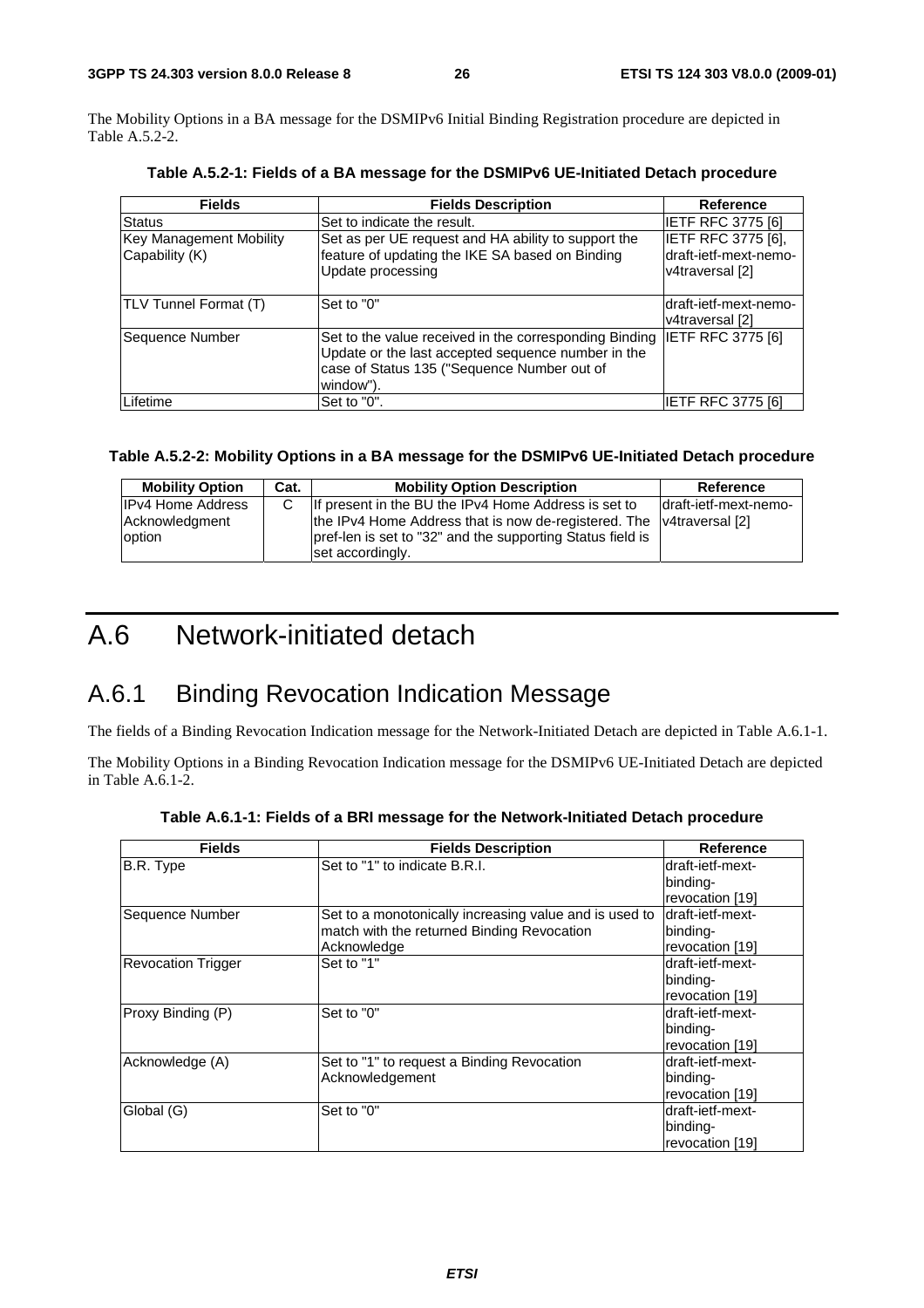## A.6.2 Binding Revocation Acknowledgement

The fields of a BRA message for the Network-Initiated Detach procedure are depicted in Table A.6.2-1.

| <b>Fields</b>               | <b>Fields Description</b>                           | <b>Reference</b> |  |
|-----------------------------|-----------------------------------------------------|------------------|--|
| B.R. Type                   | Set to "2" to indicate B.R.A.                       | Draft-ietf-mext- |  |
|                             |                                                     | binding-         |  |
|                             |                                                     | revocation [19]  |  |
| Sequence Number             | Set to the value received in the corresponding BRI. | draft-ietf-mext- |  |
|                             |                                                     | binding-         |  |
|                             |                                                     | revocation [19]  |  |
| <b>Status</b>               | Indicates the result of the BRI.                    | draft-ietf-mext- |  |
|                             |                                                     | binding-         |  |
|                             |                                                     | revocation [19]  |  |
| Proxy Registration Flag (P) | Set to "0" to indicate that the Binding Revocation  | draft-ietf-mext- |  |
|                             | Acknowledgment is NOT for a proxy MIPv6 binding     | binding-         |  |
|                             | entry.                                              | revocation [19]  |  |
| Global (G)                  | Set to "0"; the same value as for the BRI.          | draft-ietf-mext- |  |
|                             |                                                     | binding-         |  |
|                             |                                                     | revocation [19]  |  |

## A.7 HA Relocation

## A.7.1 HA Switching

The HA Switch message follows the format of the Mobility Header format as defined in IETF RFC 3775 [6] with a Mobility Header value of 12 as specified in IETF RFC 5142 [16].

The fields of the HA Switch message for the HA reallocation procedure are depicted in Table A.7.1-1.

**Table A.7.1-1: Fields of a HA Switch message for the HA reallocation procedure** 

| <b>Fields</b>       | <b>Fields Description</b>                                                                        | Reference                 |  |  |
|---------------------|--------------------------------------------------------------------------------------------------|---------------------------|--|--|
| # of Addresses      | Set to "1"                                                                                       | <b>IETF RFC 5142 [16]</b> |  |  |
| <b>HA Addresses</b> | Set to the alternate IPv6 HA address to which the UE IETF RFC 5142 [16]<br>lis to be reallocated |                           |  |  |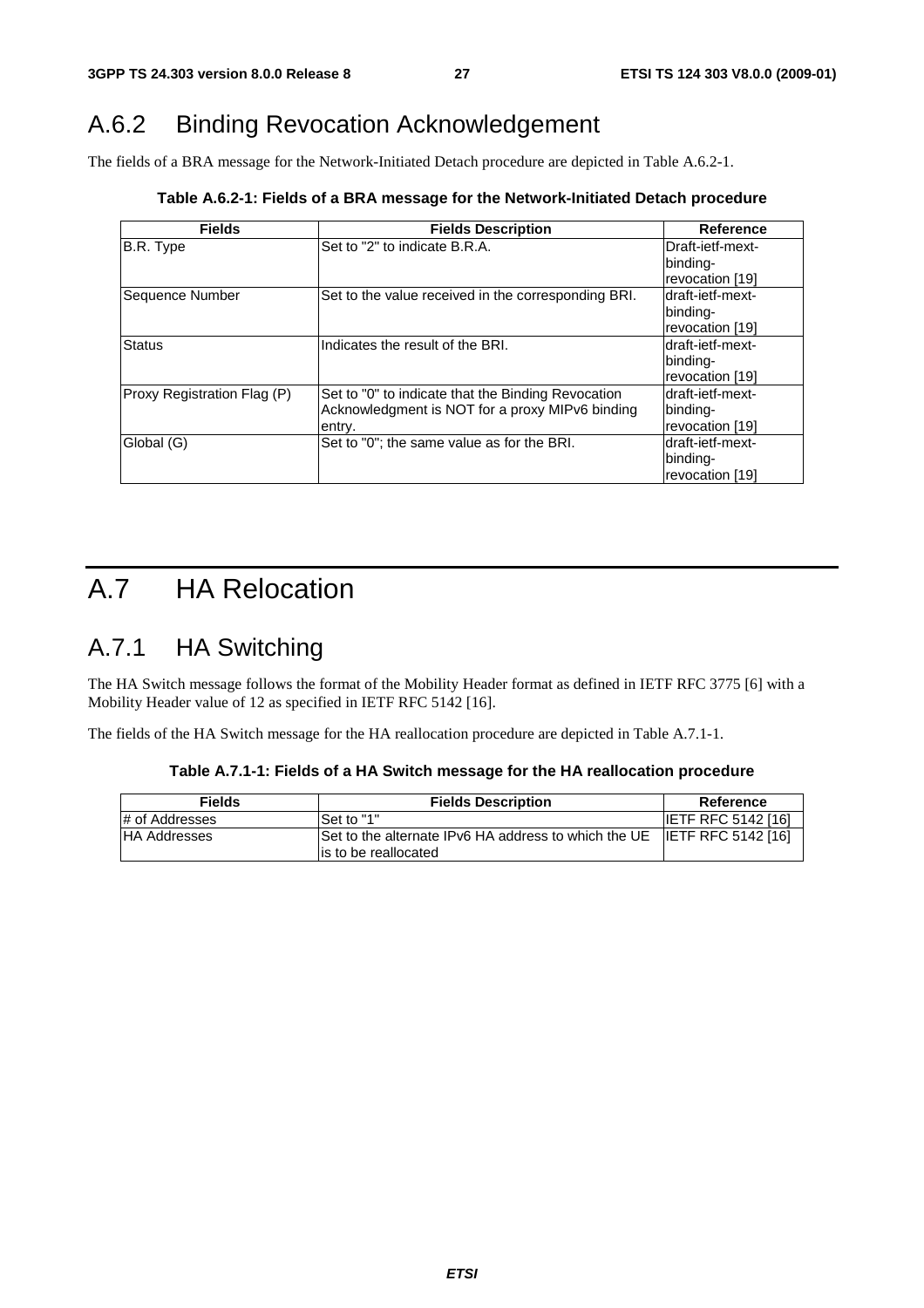## Annex B (informative): Change history

| <b>Date</b> | TSG#             | TSG Doc. CR Rev |  | Subject/Comment                                                                                                                                                                                                         | <b>Old</b>    | <b>New</b> |
|-------------|------------------|-----------------|--|-------------------------------------------------------------------------------------------------------------------------------------------------------------------------------------------------------------------------|---------------|------------|
| 01-2008     |                  |                 |  | Version 0.0.0 Editor's internal draft                                                                                                                                                                                   |               | 0.0.0      |
| 02-2008     | CT1 #51          |                 |  | Includes the following contributions agreed in CT1 #51:<br>C1-080436, C1-080437                                                                                                                                         | 0.0.0         | 0.1.0      |
| 02-2008     | CT1 #51bis       |                 |  | Includes the following contributions agreed in CT1<br>#51bis:<br>C1-080770, C1-080776, C1-080791.                                                                                                                       | 0.1.0         | 0.2.0      |
| 02-2008     | Email-<br>review |                 |  | Editorial/style corrections in the clean version                                                                                                                                                                        | 0.2.0         | 0.2.1      |
| 04-2008     | CT1 #52          |                 |  | Includes the following contributions agreed in CT1 #52:<br>C1-080954, C1-080959, C1-080960, C1-081213, C1-<br>081232, C1-081398, C1-081399, C1-081400, C1-<br>081401, C1-081402, C1-081419                              | 0.2.1         | 0.3.0      |
| 04-2008     | Email-<br>review |                 |  | Editorial/style corrections in the clean version                                                                                                                                                                        | 0.3.0         | 0.3.1      |
| 05-2008     | CT1 #53          |                 |  | Includes the following contributions agreed in CT1 #53:<br>C1-081590, C1-081594, C1-081693, C1-082079, C1-<br>082080, C1-082082, C1-082083, C1-082084, C1-<br>082063                                                    | 0.3.1         | 0.4.0      |
| 05-2008     | Email-<br>review |                 |  | Editorial clean-up                                                                                                                                                                                                      | 0.4.0         | 0.4.1      |
| 05-2008     |                  |                 |  | Version 1.0.0 to be presented to CT-40 created by MCC                                                                                                                                                                   | 0.4.1         | 1.0.0      |
| 07-2008     | CT1 #54          |                 |  | Includes the following contributions agreed in CT1 #54:<br>C1-082122, C1-082364, C1-082368, C1-082693, C1-<br>082694, C1-082698, C1-082699, C1-082700 and C1-<br>082808                                                 | 1.0.0         | 1.1.0      |
| 08-2008     | CT1 #55          |                 |  | Includes the following contributions agreed in CT1 #55:<br>C1-082827, C1-082828, C1-082989, C1-083003, C1-<br>083004, C1-083486, C1-083488, C1-083524 and C1-<br>083601                                                 | 1.1.0         | 1.2.0      |
| 10-2008     | CT1 #55bis       |                 |  | Includes the following contributions agreed in CT1<br>#55bis: C1-083858, C1-083861, C1-084384, C1-<br>084454, C1-084455, C1-084457, C1-084458, C1-<br>084460, C1-084461, C1-084553, C1-084563, C1-<br>084564, C1-084565 | 1.2.0         | 1.3.0      |
| 11-2008     | CT1 #56          |                 |  | Includes the following contributions agreed in CT1 #56:<br>C1-084692, C1-084693, C1-085379, C1-085517                                                                                                                   | 1.3.0         | 1.4.0      |
| 11-2008     | E-mail<br>review |                 |  | Editorial clean-up                                                                                                                                                                                                      | 1.4.0         | 1.4.1      |
| 11-2008     | E-mail<br>review |                 |  | Editorial clean-up                                                                                                                                                                                                      | 1.4.1         | 1.4.2      |
| 11-2008     | E-mail<br>review |                 |  | Editorial clean-up                                                                                                                                                                                                      | 1.4.2         | 1.4.3      |
| 11-2008     |                  |                 |  | Version 2.0.0 created for presentation to CT#42 for<br>approval                                                                                                                                                         | 1.4.3         | 2.0.0      |
| 12-2008     |                  |                 |  | Version 8.0.0 created after approval in CT#42                                                                                                                                                                           | $2.0.0$ 8.0.0 |            |